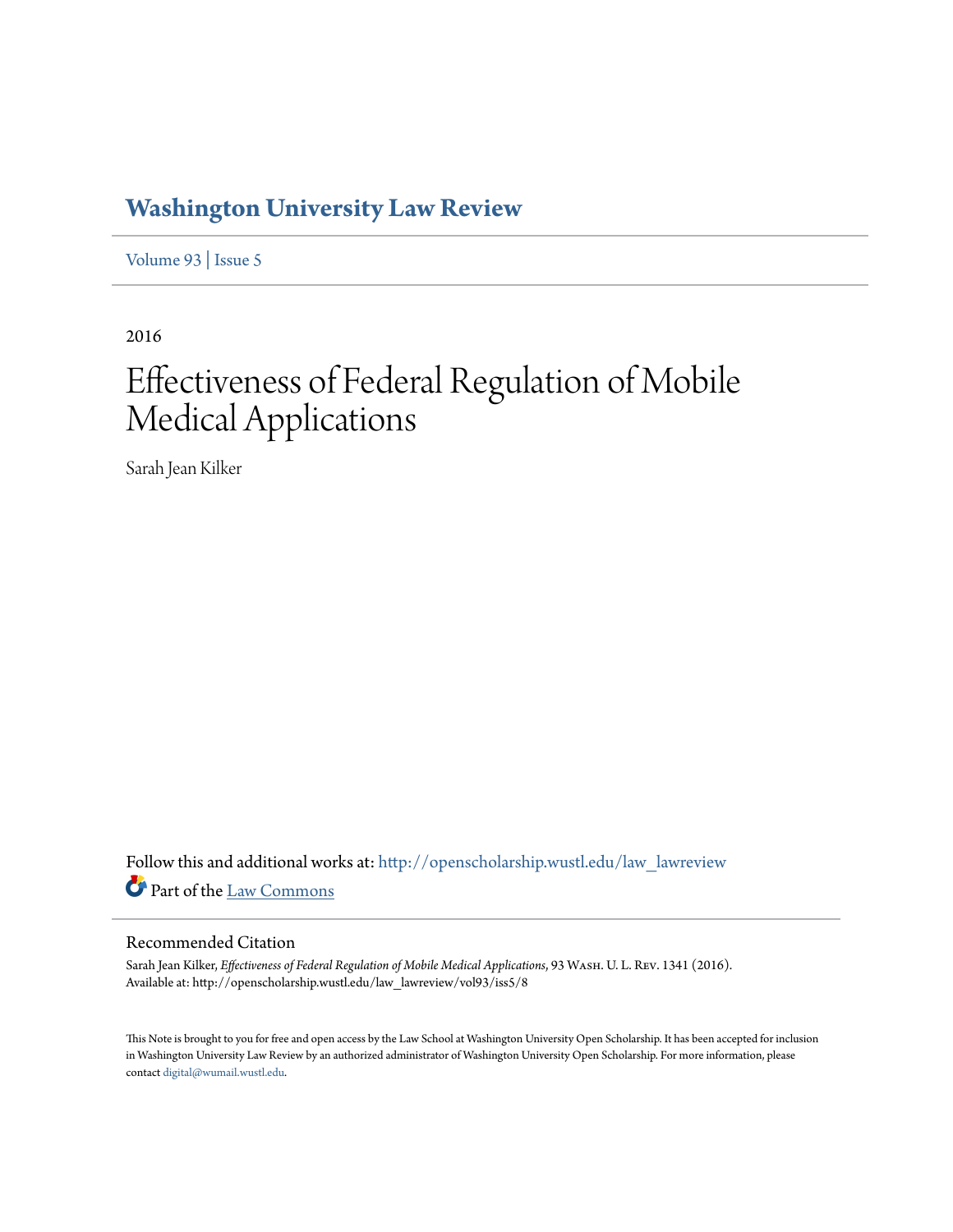### **EFFECTIVENESS OF FEDERAL REGULATION OF MOBILE MEDICAL APPLICATIONS**

#### <span id="page-1-3"></span><span id="page-1-2"></span><span id="page-1-1"></span>**INTRODUCTION**

Steve Jobs hated the design of the health-monitoring devices used to treat him during his final days.<sup>1</sup> In posthumous homage to its founder, Apple released the Health app, powered by the HealthKit developer framework, as part of its iOS 8 operating system update and its new iPhone 6 release in September of  $2014$ .<sup>2</sup> HealthKit allows the Health app to access third party apps and wearable devices.<sup>3</sup> Although the Health app—as a mobile medical application ("app")—could arguably fit the mold of a medical device subject to Food and Drug Administration ("FDA") regulation, Apple managed to escape such regulation of its product. This Note discusses the reasons this occurred.<sup>4</sup>

A myriad of medical smartphone apps are available in the app market.<sup>5</sup> Apple's foray into the market triggered a surge in apps that are compatible with the Health app.<sup>6</sup> As a result, mobile health applications are becoming more integrated into Americans' everyday lives.

<span id="page-1-0"></span>Samsung, a fierce competitor in the smartphone market, is also touting the health and wellness features of its Galaxy S5.<sup>7</sup> The Galaxy S5 is the

3. *HealthKit*, APPLE INC., https://developer.apple.com/healthkit/ (last visited Apr. 8, 2016).

4. Brian Dolan, *FDA Makes Clear It Won't Regulate Apps Like Apple's HealthKit*, MOBIHEALTHNEWS.COM (June 16, 2014), http://mobihealthnews.com/34173/fda-makes-clear-it-wontregulate-apps-like-apples-healthkit/.

1341

<sup>1.</sup> Brian X. Chen, *Success of Apple's iWatch May Rely on Health Care Partnerships*, N.Y. TIMES (Sept. 7, 2014), http://www.nytimes.com/2014/09/08/technology/can-apple-build-a-cool-andconvenient-iwatch.html.

<sup>2.</sup> HealthKit, now known as the Health app, was slightly delayed and was not released concurrently with iOS 8. Lauren Goode, *Bug Delays Launch of Apps Using Apple's HealthKit in iOS 8*, RECODE (Sept. 17, 2014, 4:10 PM), http://recode.net/2014/09/17/bug-delays-launch-of-apps-usingapples-healthkit-in-ios-8/. "The health dashboard app is getting an update in iOS 9.3 that adds sliders to categories like weight, workout or sleep that provide suggestions for apps that may help you reach your goals in these areas. It also integrates your move, exercise and stand data from the Apple watch to simplify your health data tracking to one app." Cammy Harbison, *iOS 9.3 Preview: Apple to Bring Multi-User iPad, Lock for Apps, Night Mode and More*, IDIGITALTIMES (Jan. 11, 2016, 2:32 PM), <http://www.idigitaltimes.com/ios-93-preview-apple-bring-multi-user-ipad-lock-apps-night-mode> -and-more-503097.

<sup>5. &</sup>quot;More than 100,000 health apps are available in the iTunes and Google Play stores . . . . Joshua A. Krisch, *Questioning the Value of Health Apps*, N.Y. TIMES (Mar. 16, 2015, 3:27 PM), http://well.blogs.nytimes.com/2015/03/16/health-apps-provide-pictures-if-not-proof-of-health/?\_r=0.

<sup>6.</sup> Aditi Pai, *23 Health and Wellness Apps That Connect to Apple's HealthKit*, MOBIHEALTHNEWS.COM (Sept. 30, 2014), http://mobihealthnews.com/36870/23-health-and-wellnessapps-that-connect-to-apples-healthkit/.

<sup>7.</sup> *Samsung Galaxy S5: Features*, SAMSUNG, http://www.samsung.com/global/microsite/ galaxys5/features.html (last visited Apr. 8, 2016).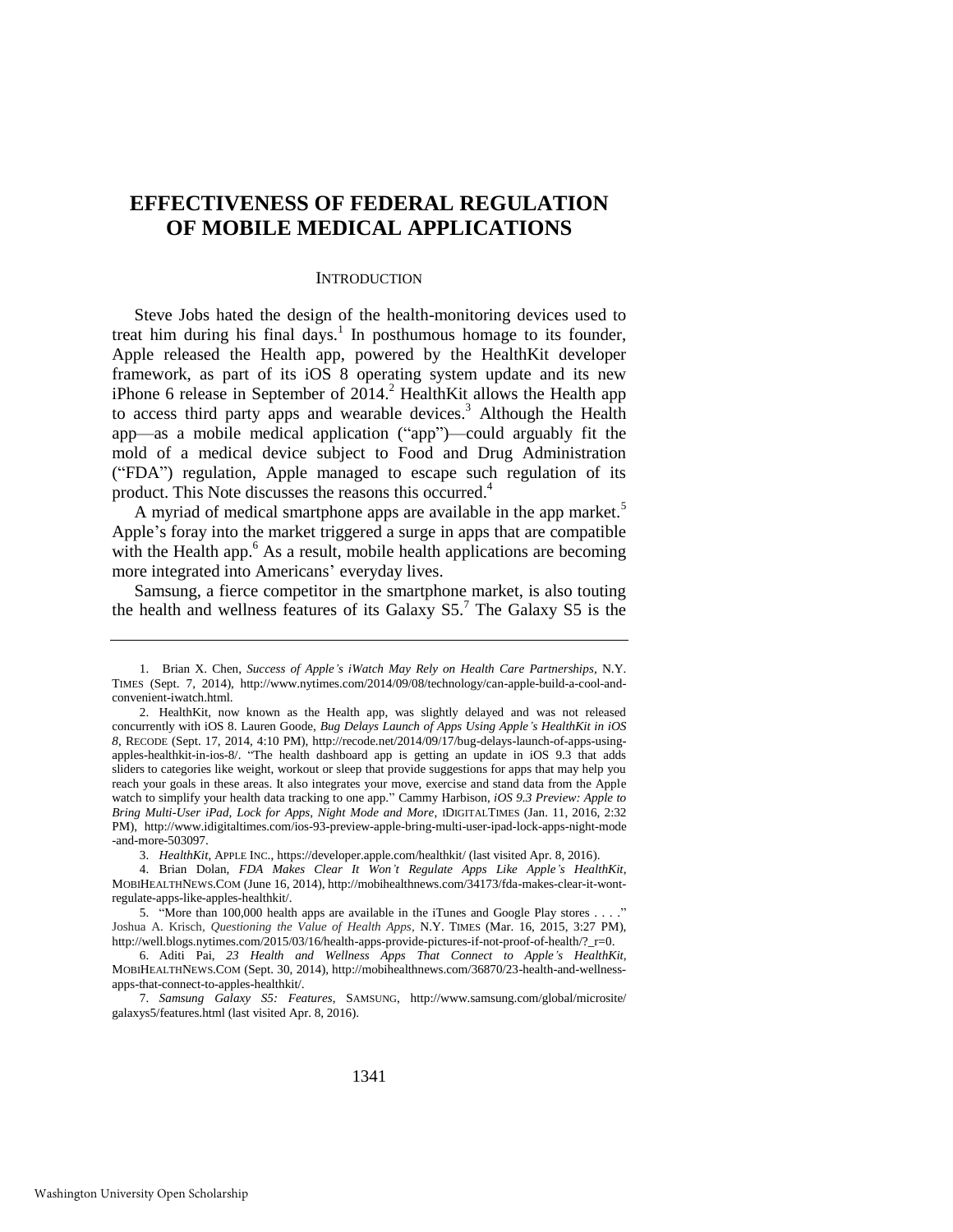first smartphone with a built-in heart rate monitor.<sup>8</sup> Samsung included SHealth software, similar to Apple's Health app, which is compatible with the Galaxy S5 pedometer.<sup>9</sup> The Galaxy S5 also connects to Samsung Gear Fit, a wristband that provides personalized real-time information on the progress and results of a workout using the device's optical heart rate sensor, similar to the Apple Watch. $^{10}$ 

<span id="page-2-1"></span><span id="page-2-0"></span>These are just two examples of how mobile health is expanding from basic pedometers and informative medical apps into more complex interactive programs and apps. It is understandable that governmental regulation has not been able to adequately keep pace with mobile medical technology.<sup>11</sup> The rapidly growing popularity of smartphones in the consumer market has triggered aggressive investment in mobile health, sometimes referred to as "mHealth."<sup>12</sup> Some of the mHealth investment money goes toward the development of medical apps.<sup>13</sup> Technology companies are rolling out sophisticated applications for computers and smartphones that can perform a wide variety of tasks; from basic monitoring of personal health statistics to complex medical testing and diagnosis, including a pregnancy test app that utilizes a smart phone's Bluetooth, $14$  an app that monitors blood pressure, $15$  and even an app that can conduct a urinary analysis. 16

<span id="page-2-2"></span><sup>8.</sup> Bahar Gholipour, *Galaxy S5: How the Heart-Rate Monitor Compares to Other Devices*, LIVE SCIENCE (May 8, 2014, 1:35 PM), http://www.livescience.com/45458-galaxy-s5-heart-ratecomparison-experiment.html. When compared to heart rate apps found in the Google Play store, the margin of error between Samsung and the apps was negligible, so it is not clear that the Galaxy S5 heart rate monitor is any more effective than the free and inexpensive apps found in the iTunes store or the Google Play store that are compatible with phones without a built in monitor. Daniel P., *Cool Gimmicks: Galaxy S5 Heart Rate Sensor vs a Pulse Measuring App*, PHONE ARENA (Apr. 11, 2014, 8:43 PM), http://www.phonearena.com/news/Cool-gimmicks-Galaxy-S5-heart-rate-sensor-vs-a-pulsemeasuring-app\_id55037.

<sup>9.</sup> *See Samsung Galaxy S5: Features*, *supra* not[e 7.](#page-1-0) 

<sup>10.</sup> *Samsung Gear: Features*, SAMSUNG, http://www.samsung.com/global/microsite/gear/ gearfit\_features.html (last visited Apr. 8, 2016).

<sup>11.</sup> Mobile medical health is a fairly new area of regulatory law, as smartphones and apps for smartphones did not even exist before 2007. *The FDA May Want to Regulate Your mHealth App.— Updated*, OMNICA CORP. (Sept. 23, 2014), http://www.omnica.com/the-fda-will-look-at-your-mhealthapp/.

<sup>12. &</sup>quot;'Mobile health,' or 'mHealth,' is the use of mobile communications devices like smartphones and tablet computers for health or medical purposes, usually for diagnosis, treatment, or simply well-being and maintenance." Nathan Cortez, *The Mobile Health Revolution?*, 47 U.C. DAVIS L. REV. 1173, 1176 (2014).

<sup>13. &</sup>quot;CompuGroup Medical AG (CGM), a leading provider for eHealthsolutions worldwide, and Microsoft entered into strategic cooperation. In a mutual action plan, both Microsoft and CGM are investing in mobile services for better communication between doctors and patients based on CGM LIFE eSERVICES and Windows 8.1. Through this cooperation, CGM will strengthen its portfolio of mobile healthcare solutions for patients and doctors thus expanding its global technology leadership in the healthcare industry." Press Release, CompuGroup Medical AG, CompuGroup Medical AG and Microsoft Focus on Mobile Applications in Healthcare Together (Mar. 28, 2014).

<sup>14.</sup> Megan Friedman, *An iPhone App Can Now Tell You If You're Pregnant*, ELLE (Jan. 6, 2016), http://www.elle.com/life-love/sex-relationships/news/a33051/first-response-bluetooth-pregnancy-test/.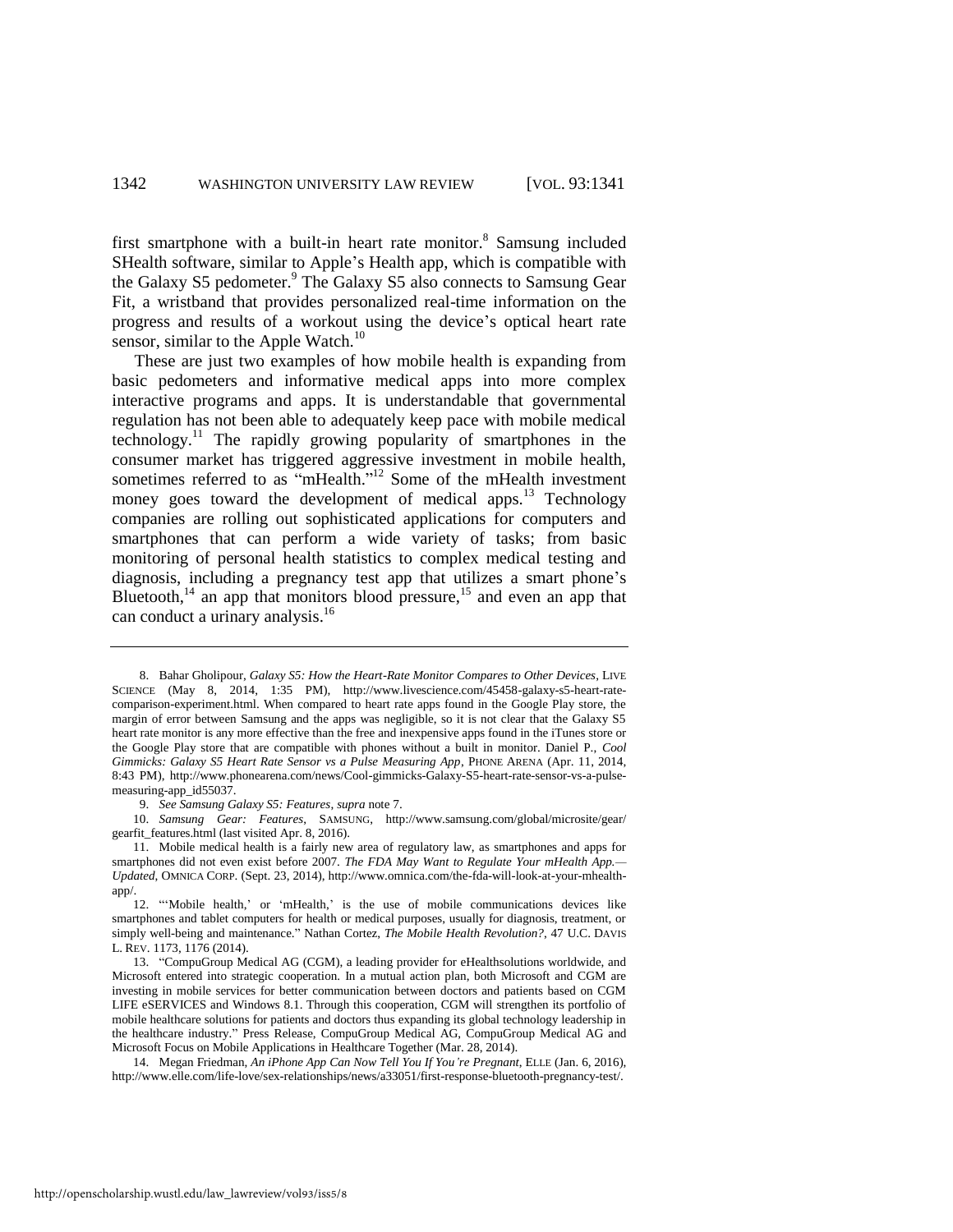Due to the rapid growth and advancement of technology, uncertainty has emerged as to whether some of the medical apps on the market should be considered medical devices, which are subject to stringent regulation by the FDA.<sup>17</sup> The FDA issued final guidelines regarding the regulation of medical apps in September of 2013 and updated the guidance in February 2015, but it has not issued formal regulations. $^{18}$ 

<span id="page-3-0"></span>Mobile technology is an integral part of daily life in the United States; as of January 2014, 90% of adults in the United States owned a cell phone, and 64% of adults owned a smartphone.<sup>19</sup> Almost 20% of smartphone users in the United States have at least one application on their device that helps them track or manage their health and have used such an app in the past year.<sup>20</sup> By some estimates, 500 million users worldwide will use one or more of these apps within the year.<sup>21</sup> And by 2018, more than 50% of the 3.4 billion smartphone and tablet users worldwide will have downloaded a medical health app.<sup>22</sup>

<span id="page-3-1"></span>Relevant to this Note, smartphones and medical apps are becoming increasingly popular among healthcare professionals. Nearly eighty percent of physicians use smartphones as part of their medical practice.<sup>23</sup>

18. FOOD AND DRUG ADMIN., U.S. DEP'T OF HEALTH & HUMAN SERVS., MOBILE MEDICAL APPLICATIONS: GUIDANCE FOR INDUSTRY AND FOOD AND DRUG ADMINISTRATION STAFF (2015), *available at* http://www.fda.gov/downloads/MedicalDevices/DeviceRegulationandGuidance/Guidance Documents/UCM263366.pdf.

19. *Mobile Technology Fact Sheet*, PEW RESEARCH CTR., http://www.pewinternet.org/fact-shee ts/mobile-technology-fact-sheet/ (last visited Apr. 8, 2016).

20. *Health Fact Sheet*, PEW RESEARCH CTR., http://www.pewinternet.org/fact-sheets/health-factsheet/ (last visited Apr. 8, 2016).

<sup>15.</sup> Maxwell Software, *Blood Pressure Companion*, ITUNES (May 9, 2016), https://itunes.apple. com/us/app/blood-pressure-companion/id453210774?mt=8.

<sup>16.</sup> Anna Edney, *iPhone Urinalysis Draws First FDA Inquiry of Medical Apps*, BLOOMBERG TECH. (May 23, 2013), http://www.bloomberg.com/news/2013-05-23/iphone-urinalysis-draws-firstfda-inquiry-of-medical-apps.html.

<sup>17.</sup> Stephanie Kreml, *FDA Creates Medical App Regulation Maze*, INFO. WK. (Mar. 3, 2014, 3:24 PM), http://www.informationweek.com/healthcare/mobile-and-wireless/fda-creates-medical-appregulation-maze/d/d-id/1114095 ("[T]he [2013 FDA] guidance also showed the agency's uncertainty over how the world of medical apps is going to evolve.").

<sup>21.</sup> Honor Whiteman, *Health Apps: Do They Do More Harm Than Good?*, MED. NEWS TODAY (Sept. 26, 2014), http://www.medicalnewstoday.com/articles/283117.php. Due to the tremendous popularity of smartphones and apps, it is no surprise that the mobile app market is a booming industry. "[M]obile apps are projected to be a \$25 billion industry this year [2013] and are estimated to have already produced 500,000 jobs." *Health Information Technologies: Harnessing Wireless Innovation, Memorandum of Hearing Before Subcomm. on Commc'ns. and Tech.*, 113th Cong. 1 (2013).

<sup>22</sup>*.* RESEARCH2GUIDANCE, MOBILE HEALTH MARKET REPORT 2013–2017: THE COMMERCIALIZATION OF MHEALTH APPLICATIONS (VOL. 3) 7 (2013), *available at* http://research2 guidance.com/wp-content/uploads/2015/08/Mobile-Health-Market-Report-2013-2017-Preview.pdf.

<sup>23.</sup> According to a 2013 survey, "[n]early 80 percent of the 300 practicing primary care, family and internal medicine physicians surveyed said they were using a smartphone in their day-to-day practice. Another 61% were using tablets." Stephen Beck, *Mobile Health Is Enhancing Clinical Decisions at the Point of Care*, HIT CONSULTANT (June 9, 2014), http://hitconsultant.net/2014/ 06/09/mobile-health-is-enhancing-clinical-decisions-at-the-point-of-care/.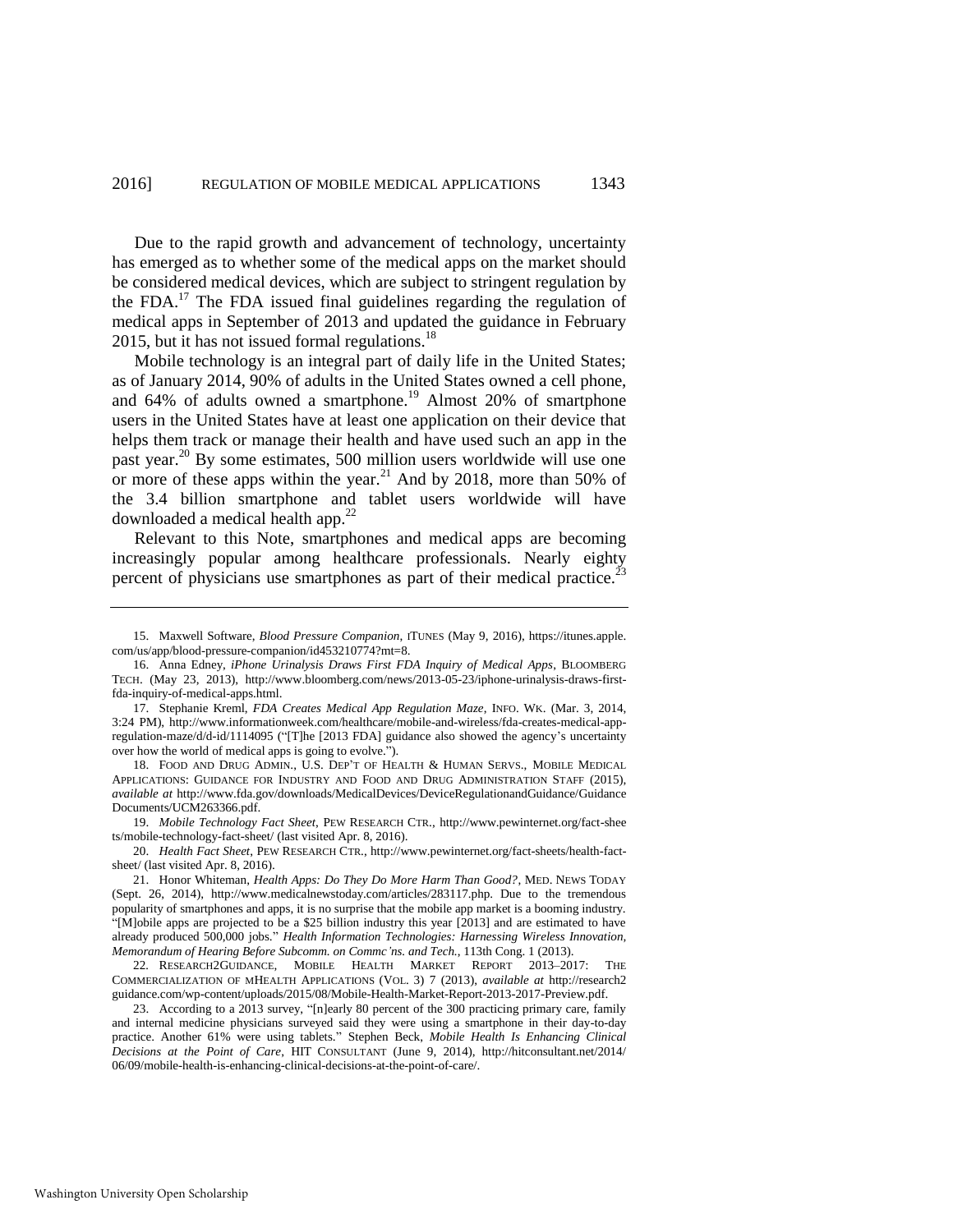And eighty-five percent of physicians use medical applications as part of their practice.<sup>24</sup>

This Note proceeds as follows. Part I examines the development of mobile medical health applications and regulation in countries with comparable mobile-app use, and then explores the evolution of the FDA's position regarding the regulation of such apps. Part II analyzes and critiques current and conceivable regulatory strategies by the federal government, as well as private regulatory organizations such as the United States Pharmacopeial Convention and the Health on the Net Foundation. Part III argues that current FDA regulations are insufficient and suggests a peer reviewer or other organization may be better suited to assess the usability of apps and offer usage guidelines for consumers. Part III also discusses three proposed models for regulation of mobile medical apps. This Note argues that a regulatory approach that includes a peer review system and a non-profit organization that specializes in mobile medical technology will be more efficient and useful to monitor mobile medical apps than the current FDA guidelines.

#### <span id="page-4-0"></span>I. HISTORY

#### *A. Medical Apps*

Health and medical apps first emerged in the late 2000s by offering tools such as calorie counters and simple wearable devices like pedometers that were integrated with cell phone apps.<sup>25</sup> Medical apps have consistently grown in popularity, and large technology companies continue to invest in mobile health.<sup>26</sup>

Mobile medical apps often utilize a smartphone's built-in features, like touch screens, cameras, lights, sounds, and wireless access, as well as software to process the data collected.<sup>27</sup> The information gathered can be presented to the user in an informative or even in a diagnosis-like format. Increasingly accessible and more affordable technology has allowed more people to access such applications but has also raised questions and concerns regarding safety and regulation.

<sup>24. &</sup>quot;In addition, 86 percent of all clinicians—doctors, nurses and nurse practitioners—now use smartphones in their practice areas every day, up from 78 percent in 2012." *Id*. As doctors have superior medical knowledge and experience to determine if an app is reliable enough to use in their practice and treatment of patients, this Note focuses on consumer use of medical apps. However, doctors could also benefit from a greater level of peer review and more information on the efficacy and safety of mobile medical health apps.

<sup>25.</sup> HEALTHAFFAIRS & ROBERT WOOD JOHNSON FOUND., HEALTH POLICY BRIEF: MHEALTH AND FDA GUIDANCE, at 2 (2013).

<sup>26.</sup> Press Release, CompuGroup Medical AG, *supra* note [13.](#page-2-0)

<sup>27.</sup> Cortez, *supra* not[e 12,](#page-2-1) at 1177.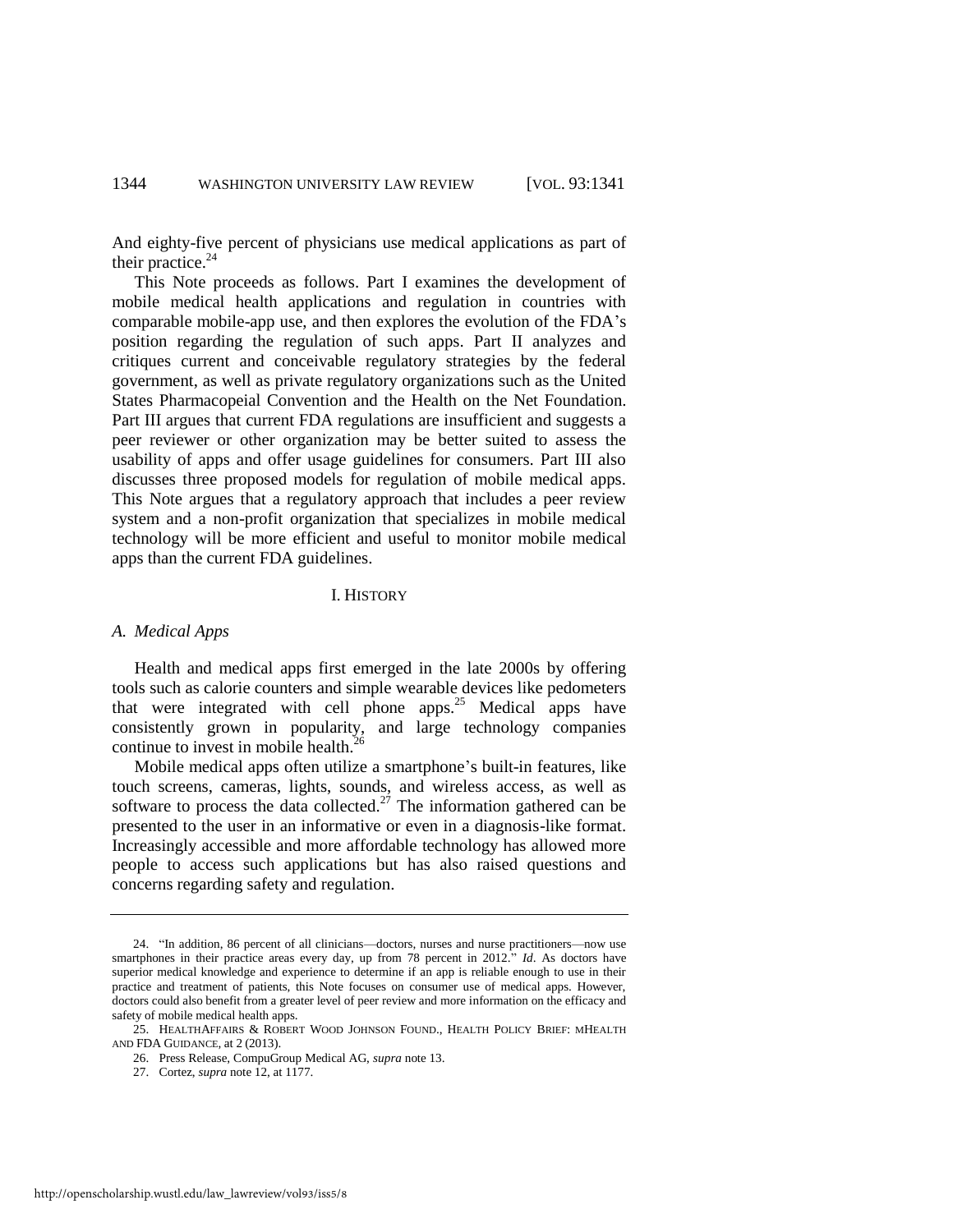Some companies have developed devices that work in tandem with smartphones but do not require a mobile phone to operate.<sup>28</sup> For example, Scanadu, a Silicon Valley-based company that makes medical technology devices for consumers, created a device that can monitor and log the data of pulse, respiratory rate, blood pressure, temperature, and other vitals.<sup>29</sup> Because it is a standalone device, the FDA required Scanadu to seek further approval before the device goes onto the market.<sup>30</sup>

Like standalone health devices, mobile phones can be used to engage in complex medical procedures through applications that work in conjunction with smartphone features and external tools and devices that plug into smartphones. Such features and programs on mobile phones may also be subject to the same discretionary review and regulation by the FDA as standalone devices. External devices that attach to the phone are particularly easy to peg for further review and approval, particularly if the application gives diagnostic-like data readings.

One such app that offers the user a diagnosis is the Instant Heart Rate app.<sup>31</sup> The application can take the user's heart rate by allowing the user to place his or her finger over the camera for ten seconds.<sup>32</sup> Another app that utilizes a smartphone's built in features is BiliCam, which allows parents to check if their newborn has jaundice by taking a picture of a calibration card against their baby's skin.<sup>33</sup>

Due to time and monetary constraints, mobile app developers do not want their apps to be subject to FDA and regulatory scrutiny. Whether a mobile app is a medical device is not as clear-cut as it is for a stand-alone medical device that is clearly designed for the purpose of diagnosis or treatment. Policy and regulation have yet to catch up with this evolving technology, creating a gray area encompassing such mobile health apps.

<sup>28.</sup> *See, e.g.*, SCANADU, http://www.scanadu.com (last visited Apr. 8, 2016).

<sup>29.</sup> Stacey Higginbotham, *The Scanadu Scout's Big Breakthrough May Actually Be in Clinical Trials*, GIGAOM (May 24, 2013, 10:49 AM), https://gigaom.com/2013/05/24/the-scanadu-scouts-bigbreakthrough-may-actually-be-in-in-clinical-trials/.

<sup>30.</sup> Cortez, *supra* not[e 12,](#page-2-1) at 1176.

<sup>31.</sup> Azumio Inc., *Instant Heart Rate—Heart Rate Monitor & Fitness Buddy Training Tracker Programs*, ITUNES, https://itunes.apple.com/us/app/instant-heart-rate-heart-rate/id395042892?mt=8 (last visited July 8, 2016).

<sup>32.</sup> Alex Krouse, *iPads, iPhones, Androids, and Smartphones: FDA Regulation of Mobile Phone Applications as Medical Devices*, 9 IND. HEALTH L. REV. 731, 743 (2012).

<sup>33.</sup> Catharine Paddock, *Smartphone App to Screen for Jaundice in Newborns*, MED. NEWS TODAY (Aug. 29, 2014), http://www.medicalnewstoday.com/articles/281701.php.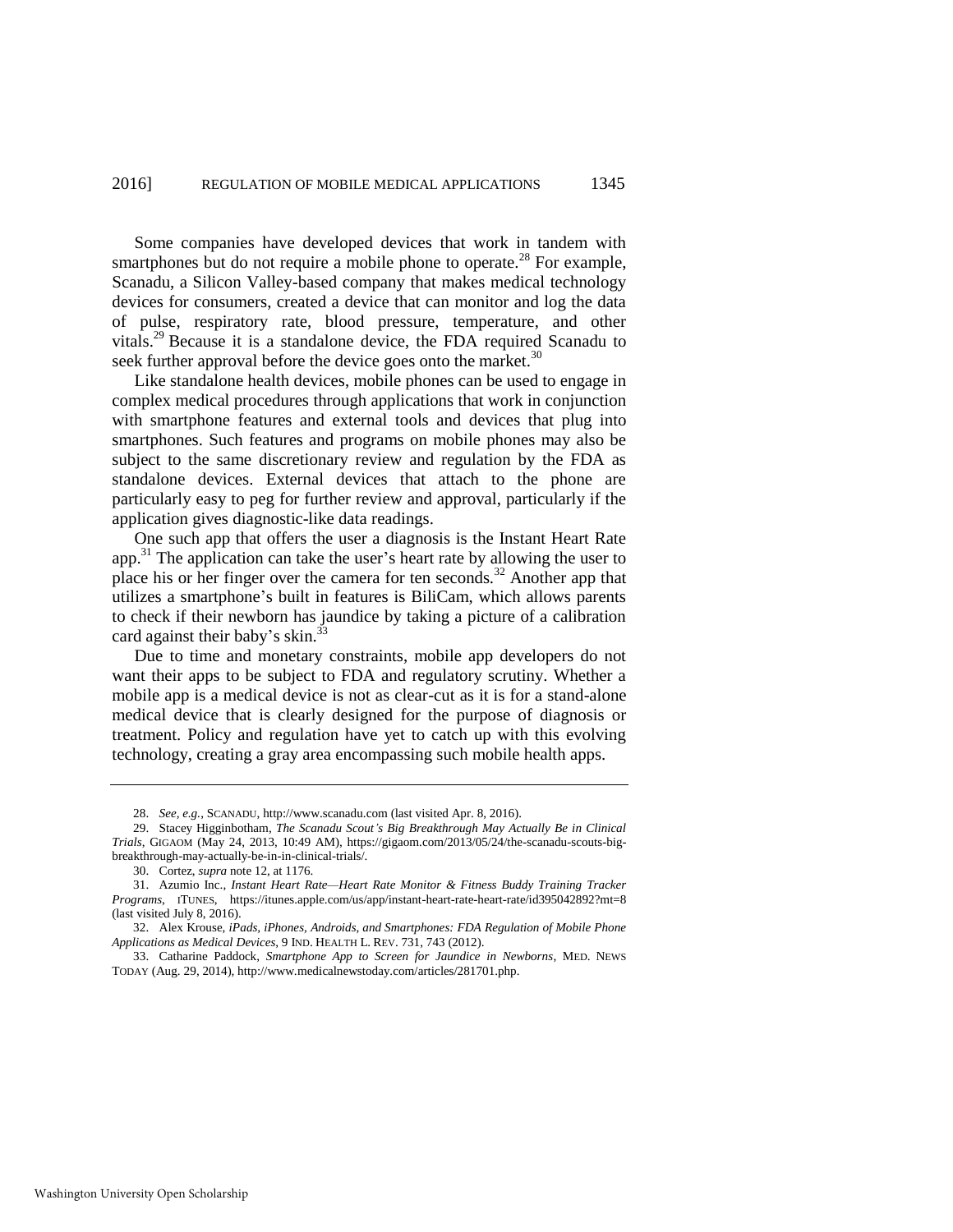#### *B. History of FDA Involvement in Mobile Medical Apps*

The FDA is a federal agency that exists under the purview of the US Department of Health and Human Services.<sup>34</sup> The FDA is responsible for protecting and promoting public health through the regulation and supervision of food safety, over-the-counter and prescription drugs, dietary supplements, and other food and medical products and devices available to consumers.<sup>35</sup> Pertinent to this Note, the FDA is empowered by Congress to enforce the Federal Food, Drug and Cosmetic Act, among other laws.<sup>36</sup> Notably, the FDA enforces section 361 of the Public Health Service Act and associated regulations, from which it derives its authority to regulate medical devices.<sup>37</sup> More specific statutory authority is exerted "over those mobile apps that meet the definition of 'device' in section 201(h) of the Federal Food, Drug, and Cosmetic Act (FD&C Act)."<sup>38</sup>

<span id="page-6-0"></span>The FDA issued its first guidance regarding mobile medical applications in July of 2011, after soliciting public and stakeholder comments and opinions.<sup>39</sup> Those that responded "overwhelmingly supported a narrowly tailored, risk-based approach."<sup>40</sup> Industry stakeholders were eager for guidance from the FDA so they could proceed with research and development.<sup>41</sup> The FDA released this guidance in its report, Mobile Medical Applications: Guidance for Industry and Food and Drug Administration Staff, in the Federal Register in September of 2013.<sup>42</sup>

In the 2013 Guidance, the FDA attempted to define what factors make a mobile app a medical device, stating:

*Mobile apps that transform a mobile platform into a regulated medical device and therefore are mobile medical apps*: These

<sup>34.</sup> U.S. FOOD & DRUG ADMIN., http://www.fda.gov (last visited Apr. 8, 2016).

<sup>35.</sup> *FDA Organization*, U.S. FOOD & DRUG ADMIN., http://www.fda.gov/AboutFDA/ CentersOffices/default.htm (last visited Apr. 8, 2016).

<sup>36.</sup> Federal Food, Drug, and Cosmetic Act, 21 U.S.C. § 301 et seq. (2014).

<sup>37.</sup> Public Health Service Act, 42 U.S.C. § 361 (2014).

<sup>38.</sup> *Examining Federal Regulation of Mobile Medical Apps and Other Health Software: Hearing Before the Subcomm. on Health of the H. Comm. on Energy and Commerce*, 113th Cong. (2013) (statement of Jeffrey Shuren, Dir., Ctr. for Devices & Radiological Health, Food & Drug Admin.), *available at* http://www.fda.gov/NewsEvents/Testimony/ucm375462.htm [hereinafter *Hearing on Mobile Medical Apps*]; *see also* Federal Food, Drug, and Cosmetic Act, 21 U.S.C. § 321(h).

<sup>39.</sup> Press Release, U.S. Food & Drug Admin., FDA Outlines Oversight of Mobile Medical Applications (July 19, 2011).

<sup>40.</sup> *Hearing on Mobile Medical Apps*, *supra* note [38;](#page-6-0) *see also Public Workshop - Mobile Medical Applications Draft Guidance, September 12-13, 2011*, U.S. FOOD & DRUG ADMIN., http://www.fda. gov/MedicalDevices/NewsEvents/WorkshopsConferences/ucm267821.htm (last visited Apr. 8, 2016).

<sup>41.</sup> *See Public Workshop—Mobile Medical Applications Draft Guidance*, *supra* not[e 4.](#page-1-1)

<sup>42.</sup> *Hearing on Mobile Medical Apps*, *supra* note [38;](#page-6-0) *see also* Mobile Medical Applications; Guidance for Industry and Food and Drug Administration Staff; Availability, 78 Fed. Reg. 59,038 (Sept. 25, 2013).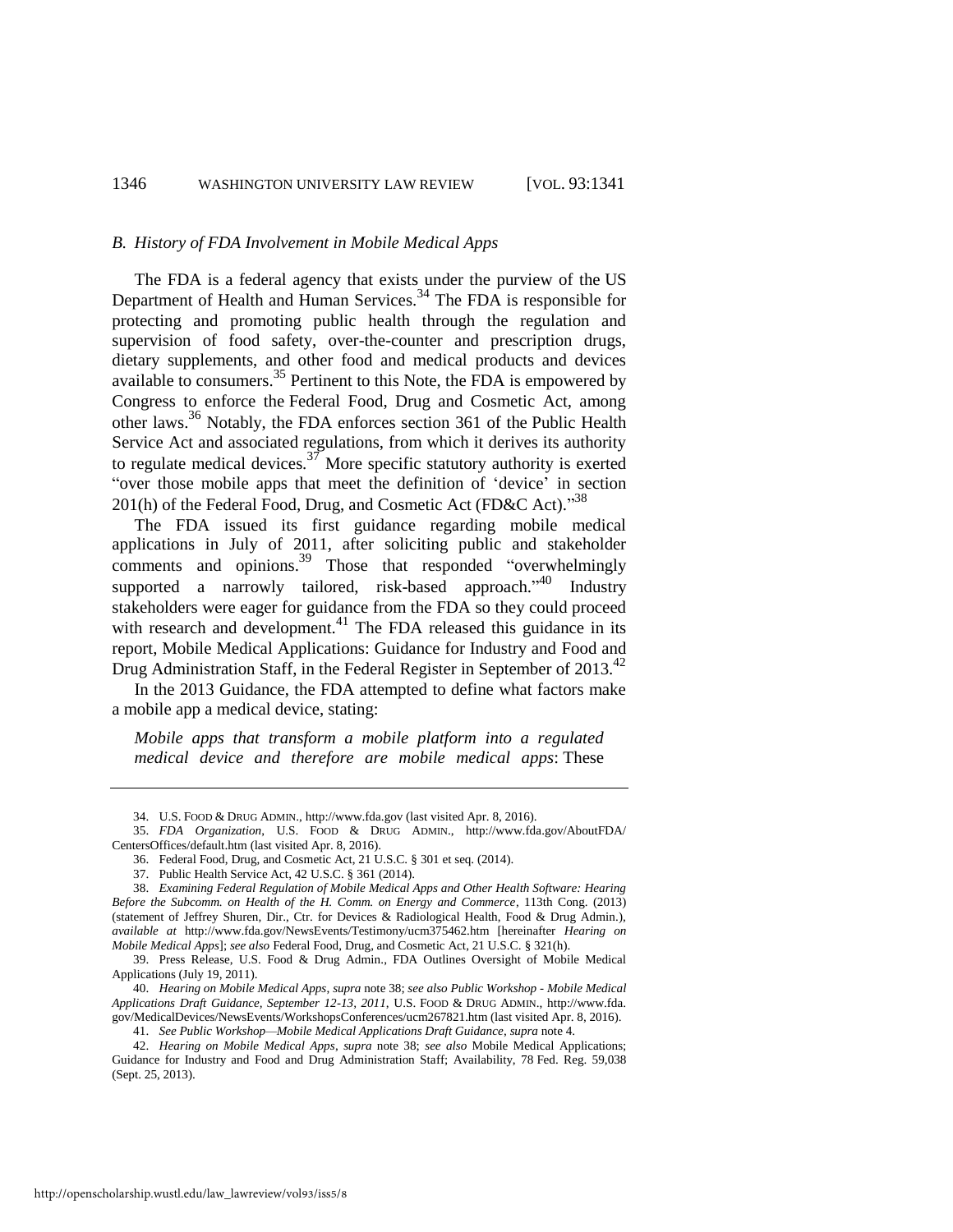mobile apps use a mobile platform's built-in features such as light, vibrations, camera, or other similar sources to perform medical device functions (e.g., mobile medical apps that are used by a licensed practitioner to diagnose or treat a disease).<sup>43</sup>

The FDA distinguished some types of apps they will regulate from some they will not. However, the Guidance leaves a considerable amount of discretion to the FDA.<sup>44</sup> FDA director Jeffery Shuren explained the FDA's stance on medical app regulation in a hearing before the Subcommittee on Health of the House Committee on Energy and Commerce, stating:

<span id="page-7-0"></span>Our mobile medical app policy is based on risk and functionality. For example, an electrocardiography device—an ECG machine that measures heart rhythms to help doctors diagnose patients is still an ECG machine, regardless of whether it is the size of a bread box or the size of a credit card. The risks it poses to patients and the importance of ensuring for practitioners and patients that it is safe and effective are essentially the same. Our guidance makes clear that if a mobile app transforms a mobile platform into a medical device, like an ECG machine, or is an accessory to a medical device, such as an app that acts as a remote control for a CT scanner, and it is the kind of functionality we already regulate—that is, we have approved, cleared, or classified such a device—we would continue to regulate that kind of technology, if it is on a mobile platform.<sup>45</sup>

The FDA considers a mobile health app to be a medical device if the app meets the definition of a medical device, is an accessory to a regulated medical device, or transforms a mobile platform into a regulated medical device.<sup>46</sup> The FDA determines whether an app is a device by evaluating

46. FOOD AND DRUG ADMIN., *supra* note [18.](#page-3-0) The definition of a medical device under the Federal Food, Drug, and Cosmetic Act is:

<sup>43.</sup> *Examples of MMAs the FDA Regulates*, U.S. FOOD & DRUG ADMIN., http://www.fda.gov/ medicaldevices/digitalhealth/mobilemedicalapplications/ucm368743.htm (last visited Apr. 8, 2016).

<sup>44.</sup> *See Examples of Pre-Market Submissions That Include MMAs Cleared or Approved by FDA*, U.S. FOOD & DRUG ADMIN., http://www.fda.gov/MedicalDevices/DigitalHealth/MobileMedical Applications/ucm368784.htm (last visited Apr. 8, 2016); *see also Examples of MMAs That Are NOT Medical Devices*, U.S. FOOD & DRUG ADMIN., http://www.fda.gov/MedicalDevices/DigitalHealth/ MobileMedicalApplications/ucm388746.htm (last visited Apr. 8, 2016); *Examples of Mobile Apps for Which the FDA Will Exercise Enforcement Discretion*, U.S. FOOD & DRUG ADMIN., http://www.fda.gov/MedicalDevices/DigitalHealth/MobileMedicalApplications/ucm368744.htm (last visited Apr. 8, 2016).

<sup>45</sup>*. Hearing on Mobile Medical Apps*, *supra* note [38.](#page-6-0) 

<sup>[</sup>A]n instrument, apparatus, implement, machine, contrivance, implant, in vitro reagent, or other similar or related article, including a component part, or accessory, which is: recognized in the official National Formulary, or the United States Pharmacopoeia, or any supplement to them; intended for use in the diagnosis of disease or other conditions, or in the cure,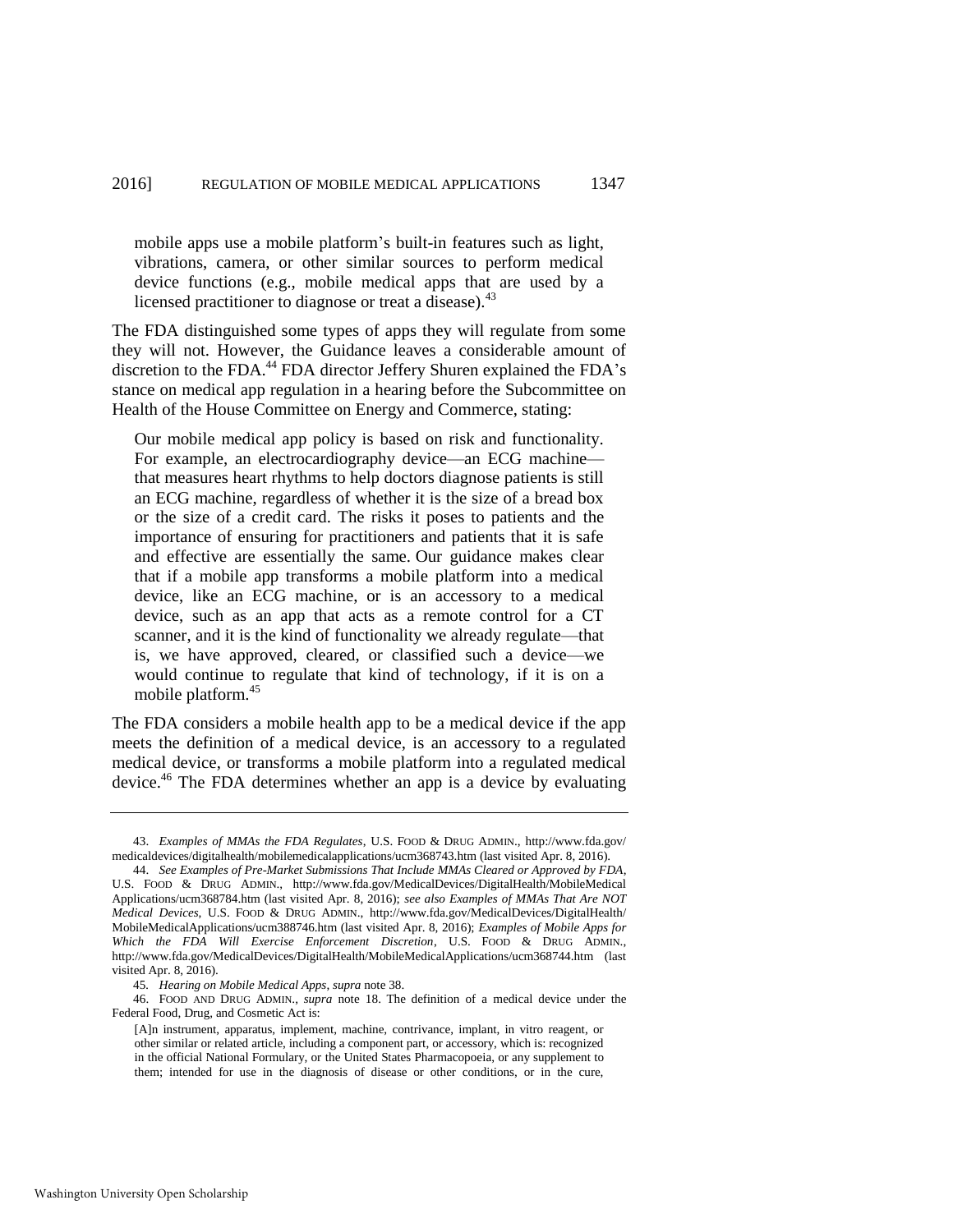the marketing claims of the apps. $47$  Through this guidance, the FDA sought "to strike the right balance by providing a risk-based, focused approach to the oversight of a small subset of mobile apps that present risks to patients if they do not work as intended."<sup>48</sup>

Although it seems that the FDA established guidelines, a closer examination reveals ambiguities in the FDA guidelines, contributing to uncertainty among app developers and technology companies. One industry concern is the scope of the regulation and the level of scrutiny their apps will be subject to if they fall within the FDA's discretion.<sup>49</sup> In August of 2014, the FDA released draft guidance that made many low-risk medical devices exempt from premarket 510(k) review, which was updated in February of  $2015^{50}$  A  $510(k)$  is submitted to the FDA before a manufacturer proposes to market a medical device.<sup>51</sup> If the FDA finds the new device is substantially equivalent to a legally marketed device, the manufacturer may market it immediately.<sup>52</sup> The  $510(k)$  exemption includes certain mobile applications that can convert a cell phone into a medical device.<sup>53</sup> This exemption "may smooth the path to market for many medical mobile apps the FDA's 2013 guidance suggested would be subject to premarket approval requirements."<sup>54</sup>

If the FDA finds an app it believes should be characterized as a medical device, they will alert the company through an "it has come to our attention" letter.<sup>55</sup> There are several user fees associated with certain

49. Erin Gilmer, *Developing Mobile Apps as Medical Devices: Understanding U.S. Government Regulations*, IBM DEVELOPERWORKS (Apr. 16, 2013), http://www.ibm.com/developerworks/library/ mo-fda-med-devices/mo-fda-med-devices-pdf.pdf.

50. FOOD AND DRUG ADMIN., *supra* not[e 18,](#page-3-0) at 16.

51. FOOD AND DRUG ADMIN., U.S. DEP'T OF HEALTH AND HUMAN SERVS., THE 510(K) PROGRAM: EVALUATING SUBSTANTIAL EQUIVALENCE IN PREMARKET NOTIFICATIONS [510(K)], at 3 (2014), *available at* http://www.fda.gov/downloads/MedicalDevices/DeviceRegulationandGuidance/ GuidanceDocuments/UCM284443.pdf.

52. This is only true for similar devices that do not require pre-market notification. *Id.*

53. Erica J. Kraus & Kristi V. Kung, *New FDA Rules Are Boon to Medical Mobile App Developers*, LAW360 (Aug. 7, 2014, 3:51 PM), http://www.law360.com/articles/564719/new-fdarules-are-boon-to-medical-mobile-app-developers, *archived at* https://perma.cc/FUC9-TTQH. 54. *Id*.

55*. See, e.g.*, Letter from James L. Woods, Deputy Dir., Patient Safety & Prod. Quality, Office of In Vitro Diagnostics & Radiological Health, to Myshkin Ingawale, Biosense Technologies Private Ltd. (June 24, 2014).

<span id="page-8-0"></span>mitigation, treatment, or prevention of disease, in man or other animals; or, intended to affect the structure or any function of the body of man or other animals, and which does not achieve its primary intended purposes through chemical action within or on the body of man or other animals and which is not dependent upon being metabolized for the achievement of its primary intended purposes.

Federal Food, Drug, and Cosmetic Act, 21 U.S.C. § 321(h) (2014).

<sup>47.</sup> *See Mobile Medical Applications*, U.S. FOOD & DRUG ADMIN., http://www.fda.gov/ MedicalDevices/DigitalHealth/MobileMedicalApplications/default.htm (last visited Apr. 8, 2016).

<sup>48.</sup> *Hearing on Mobile Medical Apps*, *supra* note [38.](#page-6-0)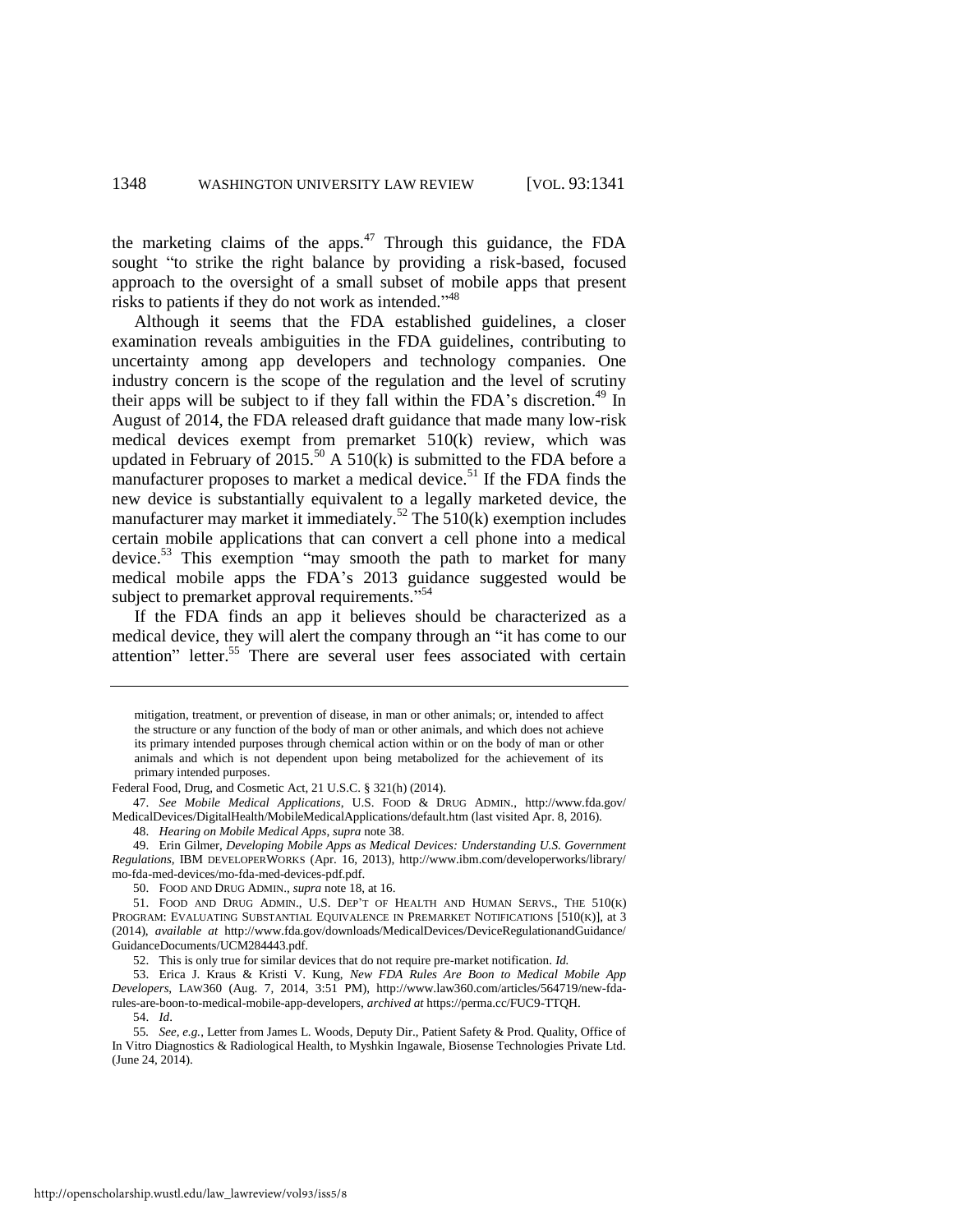<span id="page-9-0"></span>medical device applications.<sup>56</sup> The collection of fees from the medical industry to fund reviews of innovative drugs, medical devices, generic drugs, and biologics is authorized under Title II of the Food and Drug Administration Safety and Innovation Act ("FDASIA").<sup>57</sup> These fees can add up, particularly for small companies and start-ups, making it more difficult for some medical apps to enter the market.<sup>58</sup>

#### *C. The Draft Guidance*

Finding value in many mobile health applications, the FDA must balance innovation and risk. Therefore, the FDA has chosen to focus the majority of regulation on apps that could present the greatest risk to consumers when they malfunction.<sup>59</sup> As such, the FDA will not regulate apps that "are not marketed, promoted or intended for use in the diagnosis of disease or other conditions, or in the cure, mitigation, treatment, or prevention of disease, or do not otherwise meet the definition of medical device."<sup>60</sup>

However, "[w]hen [apps] are marketed, promoted, or intended for use in the diagnosis of disease or other conditions, or in the cure, mitigation, treatment, or prevention of disease, or otherwise meet the definition of medical device," the FDA may enforce the regulations with respect to those apps at its discretion.<sup>61</sup> The FDA's discretion in this regard is where the line blurs between exempt apps and apps that require FDA approval. FDA discretion is expanded under 21 CFR § 801.4, which allows products to be labeled as devices if they are labeled using language in the claim reserved for devices, even if the product does not seem to be a medical  $device<sup>62</sup>$ 

<sup>56. &</sup>quot;For [fiscal year] 2013, the registration fee for each establishment is \$2,575 US Dollars. There are no waivers or fee reductions for small businesses. Starting in [fiscal year] 2013, all establishments must pay registration fees, regardless of establishment type or activities conducted." FOOD AND DRUG ADMIN., U.S. DEP'T OF HEALTH & HUMAN SERVS., IMPORTANT INFORMATION ON THE MEDICAL DEVICE USER FEE RATES FOR FY 2013 (OCT 1, 2012 THROUGH SEPT. 30, 2013) 1 (2012), *available at* http://www.fda.gov/downloads/MedicalDevices/DeviceRegulationand Guidance/Overview/MDUFAIII/UCM315989.pdf [hereinafter MEDICAL DEVICE USER FEE RATES].

<sup>57.</sup> Food and Drug Administration Safety and Innovation Act, Pub. L. No. 112-144, § 201 (2012) (medical device user fee amendments of 2012).

<sup>58.</sup> *See* MEDICAL DEVICE USER FEE RATES, *supra* not[e 56.](#page-9-0) 

<sup>59.</sup> *Hearing on Mobile Medical Apps*, *supra* note [38.](#page-6-0) 

<sup>60.</sup> *Id.* at n.9.

<sup>61.</sup> *Id.*

<sup>62. 21</sup> C.F.R. § 801.4 (2016).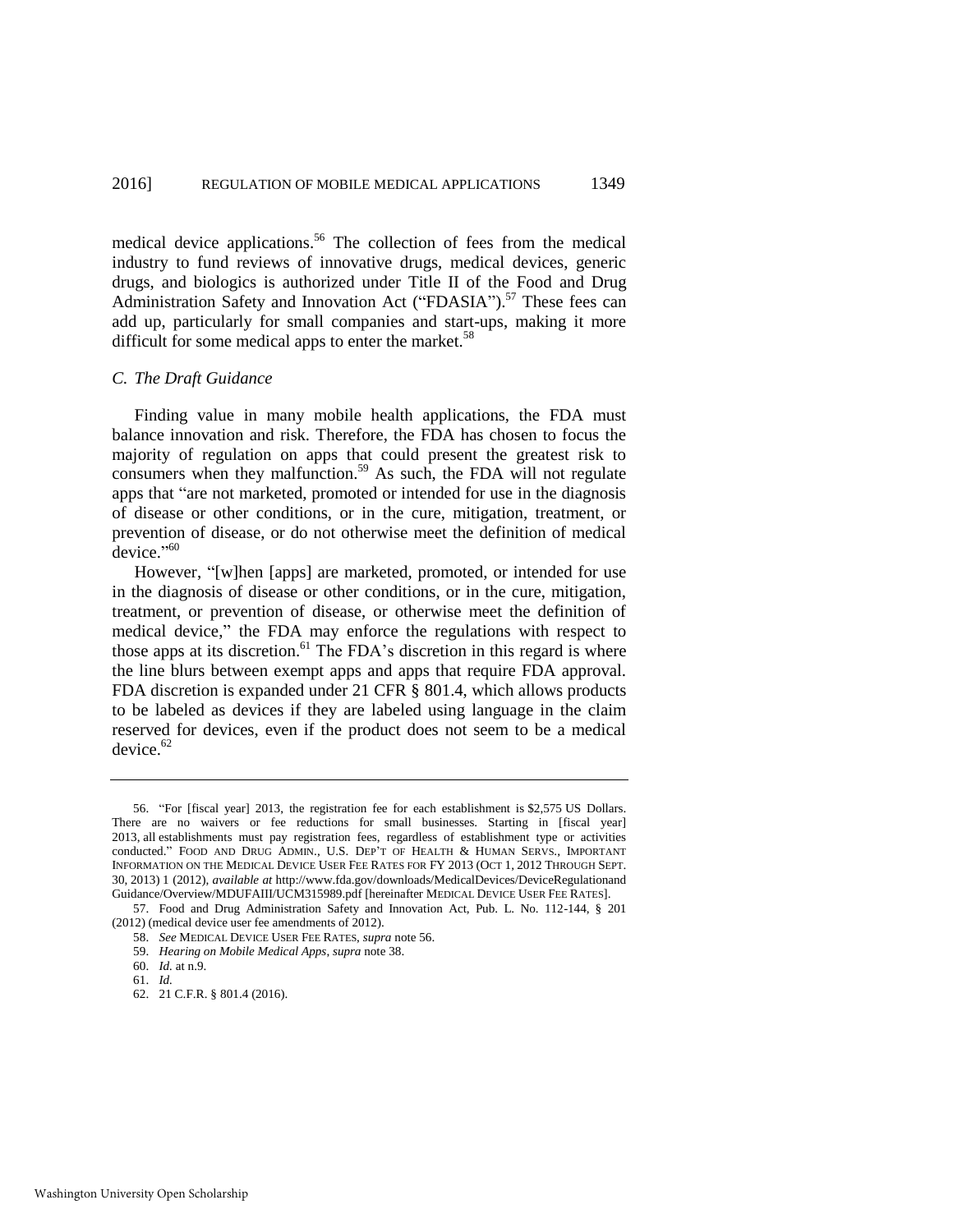#### *D. Role of Other Government Agencies in Medical Mobile Health Regulation*

Section 618 of FDASIA, enacted on July 9, 2012, required the Secretary of HHS to prepare a report containing "a proposed strategy and recommendations on an appropriate, risk-based regulatory framework pertaining to health IT, including mobile medical applications, that promotes innovation, protects patient safety, and avoids regulatory duplication."<sup>63</sup> As a result, the FDA, the ONC, and the FCC established an "FDASIA Workgroup" under ONC's Health Information Technology Policy Committee.<sup>64</sup> The workgroup emphasized the importance of "treating functionality the same across platforms and recommended that FDA expedite guidance on mobile medical apps because of the critical importance of providing clarity as soon as possible."<sup>65</sup>

#### *E. Medical Mobile Health in Peer Nations*

Although the United States does not have a concrete policy regarding mobile medical apps, other countries have instituted such policies, such as the United Kingdom ("UK"). The Medicines and Healthcare products Regulatory Agency ("MHRA") is an executive agency of the Department of Health in the UK.<sup>66</sup> In March 2014, the MHRA published guidance on medical device stand-alone software, including mobile medical apps.<sup>67</sup> According to the MHRA, software that has a medical purpose could be considered a medical device.<sup>68</sup> The UK requires medical apps that have a "medical purpose" to contain a CE Mark.<sup>69</sup> A CE Mark signifies that the

<span id="page-10-0"></span><sup>63.</sup> *Hearing on Mobile Medical Apps*, *supra* note [38](#page-6-0) (quoting Food and Drug Administration Safety and Innovation Act, Pub. L. No. 112-144, § 201 (2012)).

<sup>64.</sup> *Id.* The workgroup gave its final recommendations in early September 2013, which the Committee adopted. *Id.*

<sup>65.</sup> *Id.* 

<sup>66.</sup> MEDS. & HEALTHCARE PRODS. REGULATORY AGENCY, http://www.mhra.gov.uk (last visited Apr. 8, 2016).

<sup>67</sup>*. Medical Device Stand-Alone Software (Including Apps)*, MEDS. & HEALTHCARE PRODS. REGULATORY AGENCY, http://www.mhra.gov.uk/Howweregulate/Devices/Devicesregulatorynews/ CON395239 (last visited Apr. 8, 2016).

<sup>68.</sup> A "medical device" is defined in the Medical Device Directive ("MDD") as: "software intended by the manufacturer to be used for human beings for the purpose of: diagnosis, prevention, monitoring, treatment or alleviation of disease; diagnosis, monitoring, treatment, alleviation of or compensation for an injury or handicap; investigation, replacement or modification of the anatomy or of a physiological process; control of conception." *Guidance: Medical Device Stand-Alone Software Including Apps*, MEDS. & HEALTHCARE PRODS. REGULATORY AGENCY, https://www.gov.uk/government/publications/medical-devices-software-applications-apps/medical-dev ice-stand-alone-software-including-apps (last visited Apr. 9, 2016) [hereinafter *Guidance on Medical Device Software*].

<sup>69.</sup> Fiona Graham, *Health Tech: When Does an App Need Regulating?*, BBC (Oct. 13, 2014), http://www.bbc.com/news/business-29605951. The types of apps that are most likely to fall into the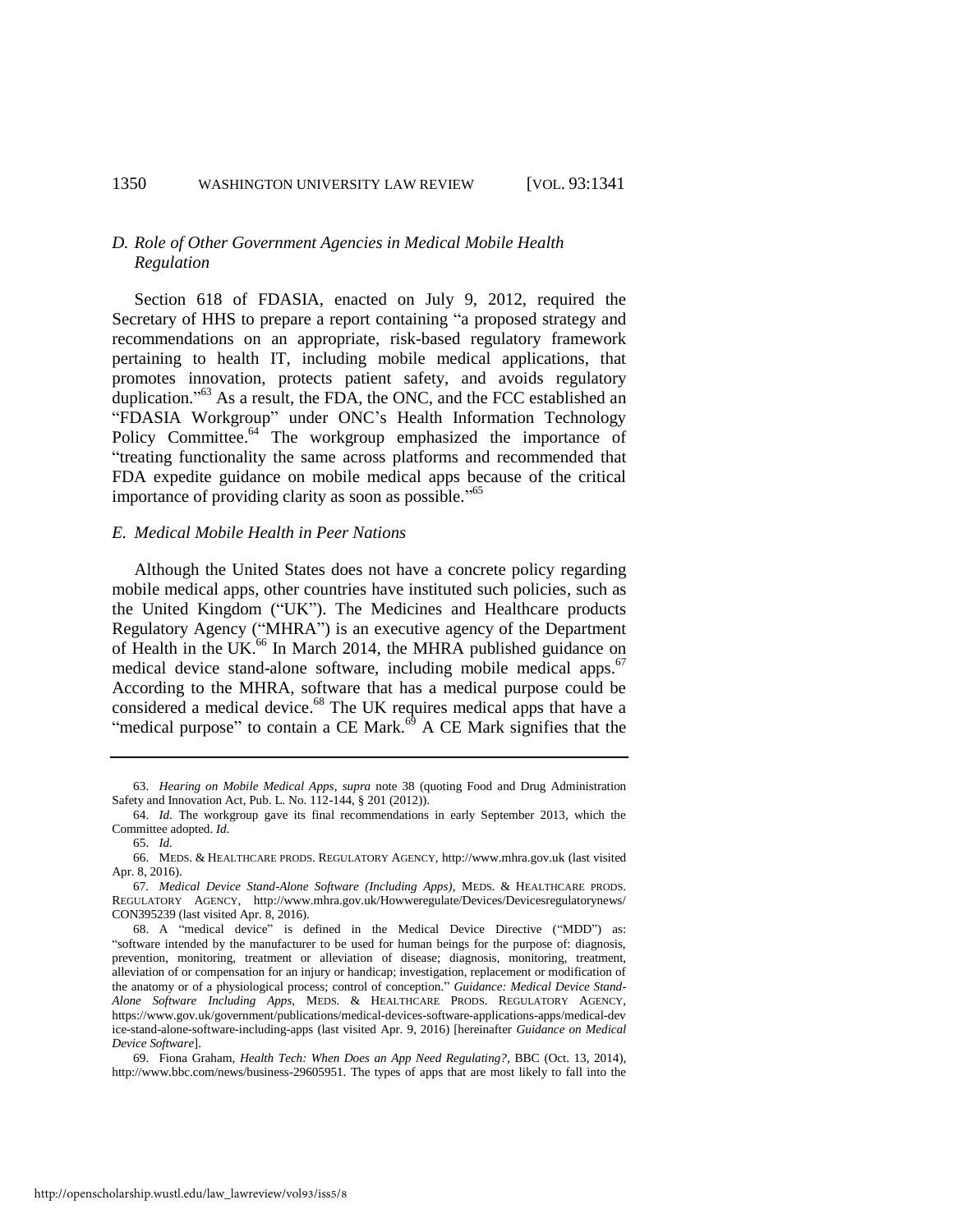developer has met the requirements of a conformative assessment.<sup>70</sup> The requirements of the conformity assessment depend upon the classification of the device.<sup>71</sup> Most mobile medical apps fall into Class I, meaning that manufacturers must self-declare their devices and register with the MHRA.<sup>72</sup> Devices intended for diagnosis are generally Class IIa, which require the use of a notified body to assess compliance.<sup>73</sup> The fees associated with MHRA applications and audits are comparable to FDA fees in the United States.<sup>74</sup>

<span id="page-11-0"></span>Additionally, the European Commission ("EC") published a set of guidelines for the classification of medical software in January of 2012.<sup>75</sup> The guidelines are not legally binding, but it is expected that the guidelines will be used by Member States to create uniformity among directives for medical apps, software, and devices going forward.<sup>76</sup>

#### *F. History of Non-Profit Organizational Regulations*

Non-profit organizations can be an effective means to provide regulation and guidance. In this Subpart, I examine how the United States Pharmacopeia's ("USP") voluntary verification mechanism may provide a good structure for creating a similar verification program for mobile medical applications. I then consider how the structure of Health on the Net ("HON"), an international organization, may provide further guidance for the creation of a regulatory guidance system for mobile medical apps in the United States.

76. DIRECTORATE B, UNIT B2 "HEALTH TECHNOLOGY AND COSMETICS," EUROPEAN COMM'N, GUIDELINES ON THE QUALIFICATION AND CLASSIFICATION OF STAND ALONE SOFTWARE USED IN HEALTHCARE WITHIN THE REGULATORY FRAMEWORK OF MEDICAL DEVICES (2012).

category of medical devices are "[d]ecision support or decision making software that applies some form of automated reasoning, such as a simple calculation, a decision support algorithm or a more complex series of calculations, e.g. dose calculations, symptom tracking, clinicians guides." *Guidance on Medical Device Software*, *supra* note [68.](#page-10-0) 

<sup>70.</sup> *Medical Devices: Conformity Assessment and the CE Mark*, MEDS. & HEALTHCARE PRODS. REGULATORY AGENCY, https://www.gov.uk/guidance/medical-devices-conformity-assessment-andthe-ce-mark (last visited Apr. 8, 2016).

<sup>71.</sup> *Id.*

<sup>72.</sup> *Guidance on Medical Device Software*, *supra* not[e 68.](#page-10-0)

<sup>73.</sup> *Id.* "A notified body is an organisation that has been designated by an EU member state (the designating authority) to assess whether manufacturers and their medical devices meet the requirements set out in legislation." *Guidance: Notified Bodies for Medical Devices*, MEDS. & HEALTHCARE PRODS. REGULATORY AGENCY, https://www.gov.uk/government/publications/notifiedbodies-for-medical-devices/notified-bodies-for-medical-devices (last visited Apr. 8, 2016) [hereinafter *Notified Bodies*].

<sup>74.</sup> *Notified Bodies*, *supra* note [73.](#page-11-0) 

<sup>75.</sup> *Guidance on Medical Device Software*, *supra* not[e 68.](#page-10-0)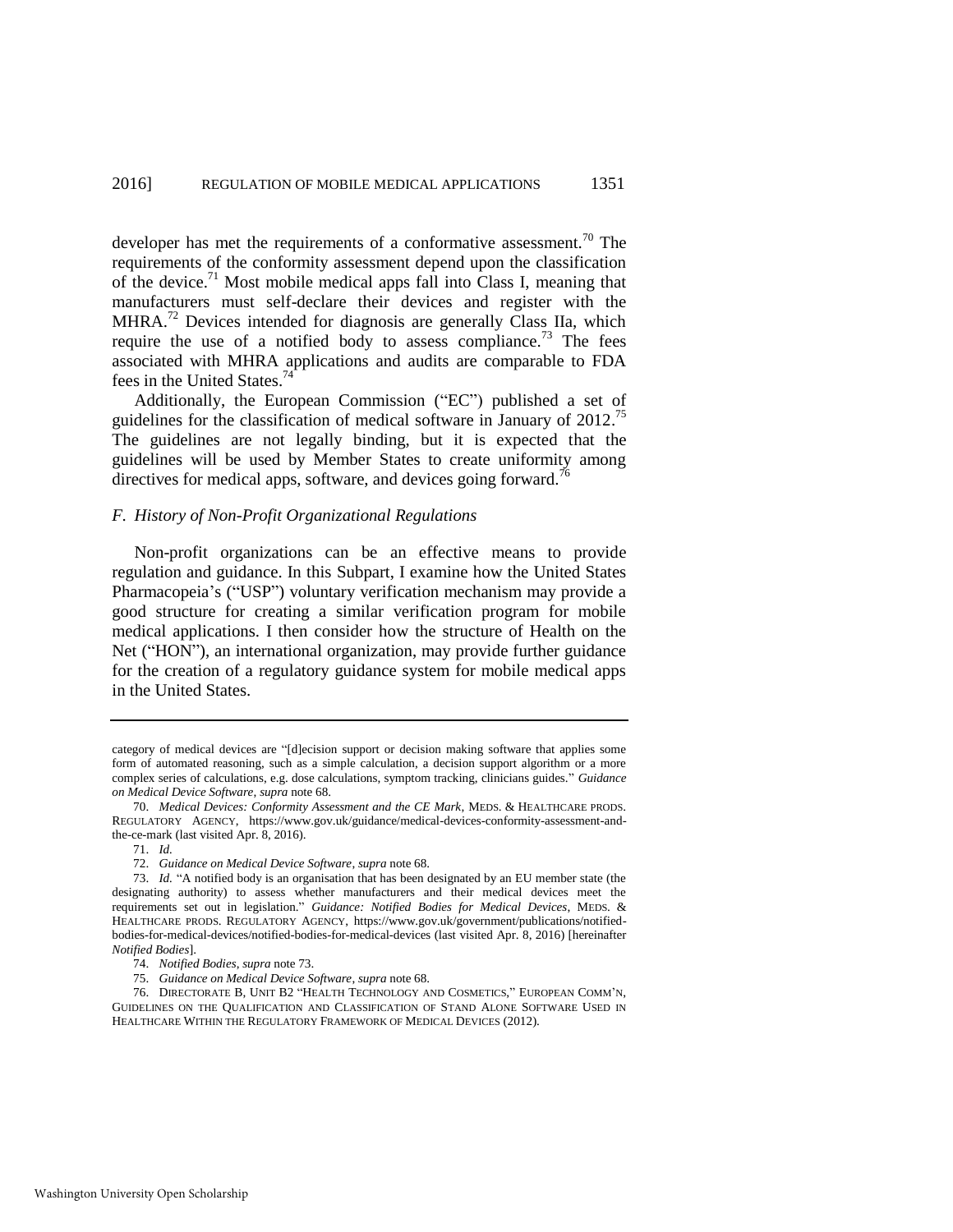#### *1. United States Pharmacopeia*

USP was founded in 1820, and USP standards were officially recognized through the Federal Food and Drug Act of 1906.<sup>77</sup> USP develops and publishes standards for drug substances, drug products, excipients, and dietary supplements in the United States Pharmacopeia– National Formulary.<sup>78</sup> The FDA enforces any breach of USP standards or provisions, as USP does not have its own enforcement component.<sup>79</sup>

USP also has a voluntary verification program.<sup>80</sup> It awards a mark to ingredients and products that pass its verification requirements and meet good manufacturing practices to help ensure the quality of products for consumers.<sup>81</sup> This program could be used as a model to build capacity for a verification program for mobile medical apps.

#### <span id="page-12-0"></span>*2. Health on the Net*

In 1995, leaders in telemedicine came together to address growing concerns regarding the unequal quality of online health information and created the Health on the Net Foundation. HON is a non-profit, nongovernmental organization that has been granted consultative status to the Economic and Social Council of the United Nations.<sup>82</sup> HON's mission "is" to guide the growing community of healthcare consumers and providers on the World Wide Web to sound, reliable medical information and expertise."<sup>83</sup>

<span id="page-12-1"></span>The uncertain quality of medical advice provided on web sites and the lack of scientific evidence behind treatment claims concerned the founders of HON.<sup>84</sup> Accordingly, HON created a code of conduct, the HONcode.<sup>85</sup> The HONcode was the first of its kind to address health and medical

<sup>77.</sup> U.S. PHARMACOPEIAL CONVENTION, http://www.usp.org (last visited Apr. 8, 2016); *see also USP Milestones—A Timeline*, U.S. PHARMACOPEIAL CONVENTION, http://www.usp.org/about-usp/ourhistory/usp-milestones-timeline (last visited Apr. 8, 2016).

<sup>78.</sup> *USP in U.S. Law*, U.S. PHARMACOPEIAL CONVENTION, http://www.usp.org/about-usp/legalrecognition/usp-us-law (last visited Apr. 8, 2016).

<sup>79.</sup> *Id.*

<sup>80.</sup> *Working with U.S. FDA*, U.S. PHARMACOPEIAL CONVENTION, http://www.usp.org/aboutusp/legal-recognition/working-us-fda# (last visited Apr. 8, 2016).

<sup>81.</sup> *USP Verification Services*, U.S. PHARMACOPEIAL CONVENTION, [www.usp.org/USPVerified](http://www.usp.org/USPVerified) (last visited Apr. 8, 2016).

<sup>82.</sup> *New NGO Status for HON*, HEALTH ON THE NET FOUND., http://www.hon.ch/Global/ NGO.html (last visited Apr. 8, 2016).

<sup>83.</sup> *Mission & Users*, HEALTH ON THE NET FOUND., http://www.hon.ch/Global/HON\_ mission.html (last visited Apr. 8, 2016).

<sup>84.</sup> *Quality Issue on the Web and HON*, HEALTH ON THE NET FOUND., http://www.hon.ch/ MediaCorner/FAQs\_HONcode.html (last visited Apr. 8, 2016).

<sup>85.</sup> *Id.*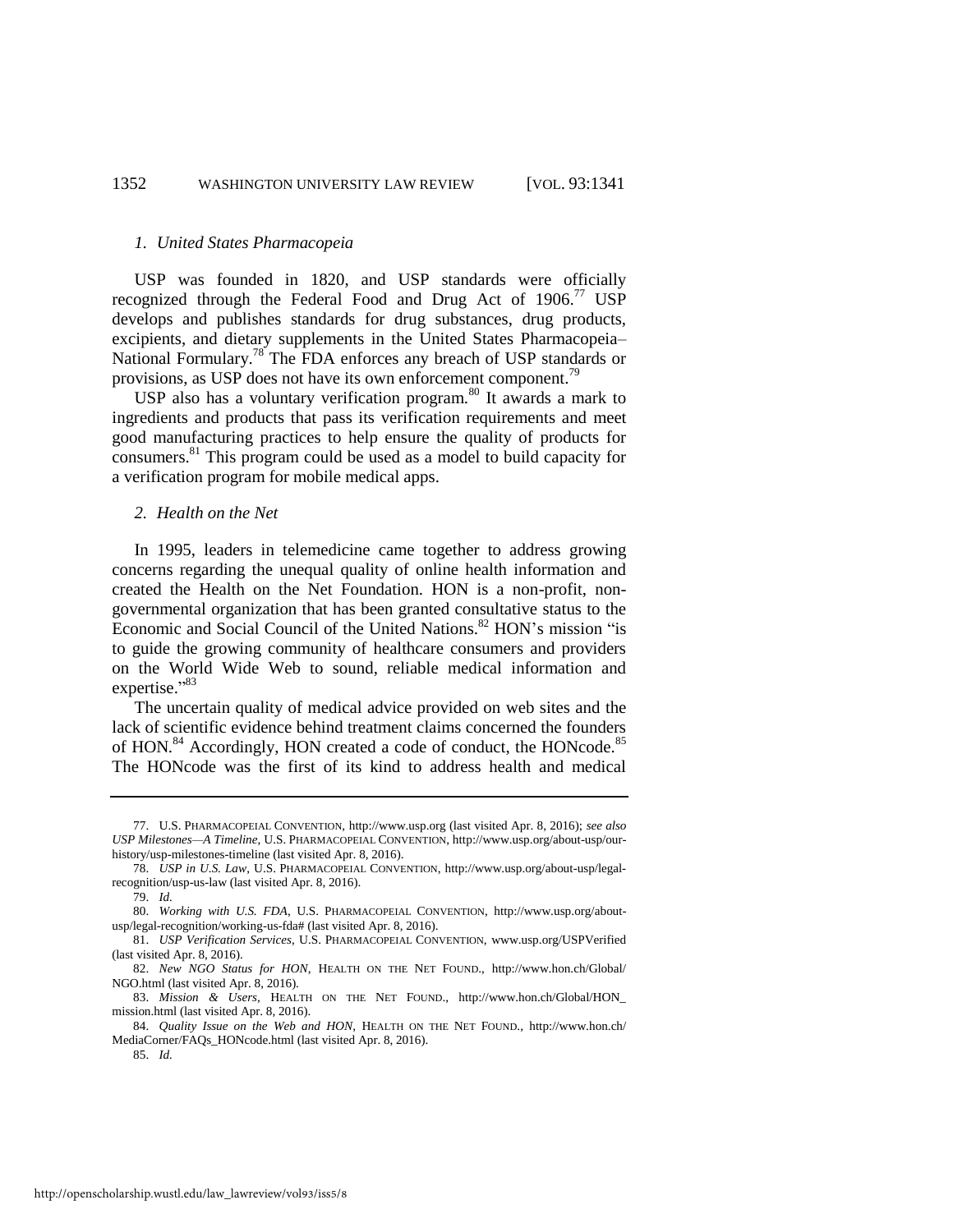websites.<sup>86</sup> HONcode is a self-regulatory, voluntary certification system.<sup>87</sup> At the request of a healthcare website, the HONcode team "addresses, among other things, the authority of the information provided, data confidentiality and privacy, proper attribution of sources, transparency of financial sponsorship and the importance of clearly separating advertising from editorial content."<sup>88</sup> The HONcode has been adopted by over 3000 websites.<sup>89</sup> The foundation is able to operate with a small staff. It depends, however, on its Advisory Board and Council and people from around the world in the healthcare industry to attain its goals and objectives. $90$  HON is inspected by independent organizations to ensure objectivity and accuracy.<sup>91</sup>

Although HON does not have any regulatory or enforcement power, its guidelines may be used by governmental regulatory agencies. For example, the French government has mandated that all health websites must be certified by  $HON$ .<sup>92</sup> This is similar to the way USP regulations have been adapted by the FDA to become mandatory and enforceable regulations in the United States.

Private organizations work well for niche or technical issues, because larger, more broadly mandated government agencies may lack the time, capacity, and expertise to deal with narrow but complex issues. The remainder of this Note explores how mobile medical apps continue to operate in and adapt to the current regulatory environment, including

5. Justifiability—any treatment, product or service must be supported by balanced, wellreferenced scientific information;

6. Transparency of authorship—contact information, preferably including email addresses, of authors should be available;

8. Honesty in advertising and editorial policy—details about advertising on the site and clear distinction between advertised and editorial material.

*The HON Code of Conduct for Medical and Health Web Sites (HONcode)*, *supra.*

88. *Id.*

89. *New NGO Status for HON*, *supra* not[e 82.](#page-12-0)

91. Press Release, Health on the Net Found., HON Quality Management System (Oct. 2007).

92. *Id.* 

<sup>86.</sup> *New NGO Status for HON*, *supra* note [82;](#page-12-0) *see also The HON Code of Conduct for Medical and Health Web Sites (HONcode)*, HEALTH ON THE NET FOUND., http://www.hon.ch/ HONcode/Conduct.html (last visited Apr. 8, 2016). The principles of the HONcode are:

<sup>1.</sup> Authority—information and advice given only by medical professionals with credentials of author/s, or a clear statement if this is not the case;

<sup>2.</sup> Complementarity—information and help are to support, not replace, patient-healthcare professional relationships which is the desired means of contact;

<sup>3.</sup> Confidentiality—how the site treats personal and non-personal information of readers;

<sup>4.</sup> Attribution—references to source of information (URL if available) and when it was last updated;

<sup>7.</sup> Transparency of sponsorship—sources of funding for the site;

<sup>87.</sup> *Quality Issue on the Web and HON*, *supra* not[e 84.](#page-12-1) 

<sup>90.</sup> *Questions About the Health on the Net Foundation*, HEALTH ON THE NET FOUND., [http://www.hon.ch/MediaCorner/FAQs\\_HON.html#HON3 \(](http://www.hon.ch/MediaCorner/FAQs_HON.html#HON3)last visited Apr. 8, 2016).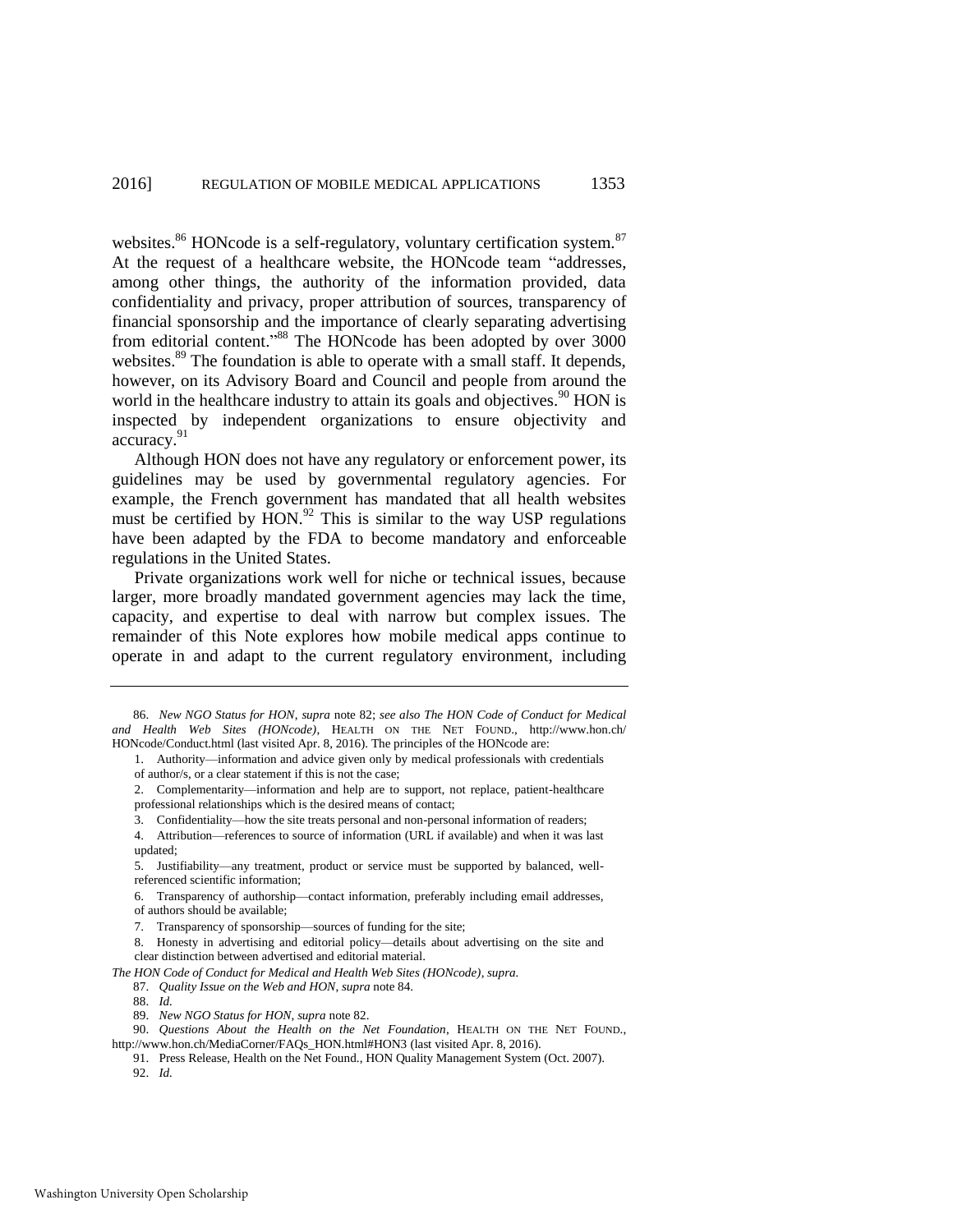possible ways to make the process more efficient than the FDA's current method of regulation.

#### II. ANALYSIS

Although several technology companies have tried to enter into the mobile medical app and health data market, including Samsung, Google, Verizon, and Qualcomm, Apple's marketing and branding gurus may give mobile medical apps and mobile health data collection the final push towards mainstream use.  $93$  Regulators must act appropriately and swiftly to decide how to handle and regulate the new technology, including the health data components of mobile medical applications.

#### *A. Areas of Potential Public Concern*

Reliability and accuracy are two of the main components of mobile medical apps that concern consumers, healthcare providers, and government regulators the most. Technology apps do not always specify their target audience, such as if the app is specifically intended for healthcare professionals or for the general public. This means that consumers can access and utilize apps that may be better suited for use by a physician. $94$  A physician using a mobile medical app may receive more reliable results than the average user, who may not accurately input or understand medical data. Inaccurate or unreliable readings from an app may lead to undue worry by a user, or may provide a false sense of healthiness.

Reliability is important because doctors and consumers need to know which apps are safe for medical purposes and which apps are just for fun or gimmicks. A study revealed inconsistencies from one app to another, with varying degrees of reliability.<sup>95</sup> Reliable apps will give consistent, accurate results. Accountability will also have to be taken into account when considering the reliability of an app, since app developers are quick

<sup>93.</sup> *See* Darius Tahir, *Why Are Hospitals Using Apple's HealthKit? It's Simple*, MOD. HEALTHCARE (Feb. 5, 2015), http://www.modernhealthcare.com/article/20150205/NEWS/302059938? utm\_source=twitterfeed&utm\_medium=linkedin+company+page. Apple is already beginning to dominate the technology market in top hospitals. *See, e.g.*, Christina Farr, *Exclusive: Apple's Health Tech Takes Early Lead Among Top Hospitals*, REUTERS (Feb. 5, 2015, 5:10 PM), http://www.reuters.com/article/2015/02/05/us-apple-hospitals-exclusive-idUSKBN0L90G920150205.

<sup>94.</sup> Cortez, *supra* not[e 12,](#page-2-1) at 1777. Notably, only 28% of physicians who use smartphones and 18% of physicians who use tablets are "very satisfied" with the quality of apps for their profession. Thomas Stringham, *Survey of Physicians Suggests Tablets More Useful Than Smartphones*, AM. EHR (June 12, 2013), http://www.americanehr.com/about/learn\_more/news/13-06-12/Survey-of-Physicians-Suggests-Tablets-More-Useful-Than-Smartphones.aspx.

<sup>95.</sup> Faye Haffey et al., *A Comparison of the Reliability of Smartphone Apps for Opioid Conversion*, 36 DRUG SAFETY 111 (2013).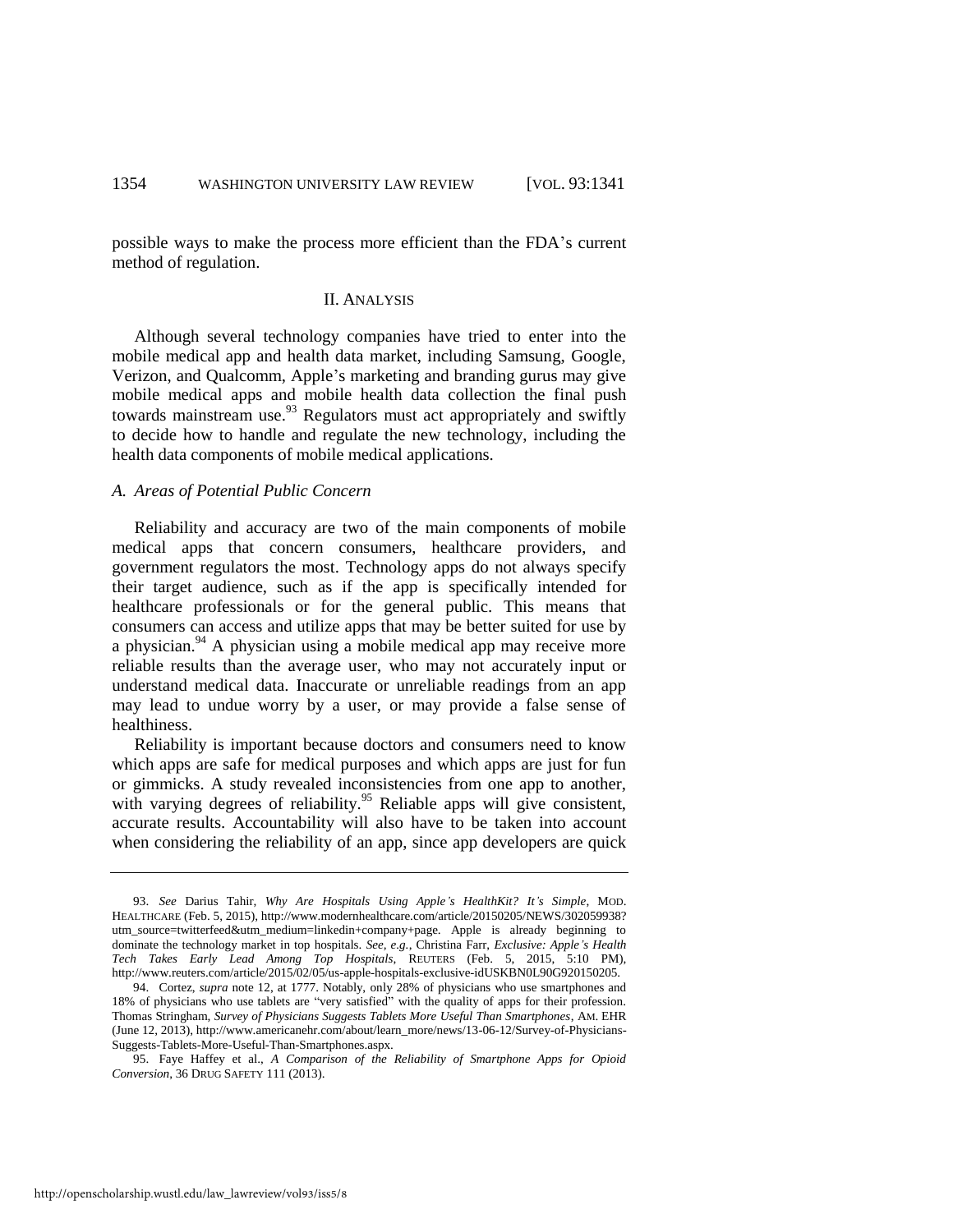to find ways to distance themselves from any results reached by their apps through legal disclaimers. Similarly, healthcare providers may be unwilling to take on liability for patient action taken as a result of information provided by an app. In that situation, a healthcare provider would likely argue that patients are not actively involved in treatment with the healthcare institution through an app, even if the data may be accessed by the healthcare provider.

Reliability is not always an easy metric to collect, but accuracy is something that can be more easily calculated through a non-profit peer review verification program. A verification of reliability is necessary because some apps offer patients a diagnosis and suggest a course of treatment before they even see a physician. In situations like this, accuracy is paramount. The reading on the app may lead to self-diagnosis and a false sense of security for users. The user may even resist other courses of treatment suggested by a treating physician that knows the patient's history and conducted an in-person examination. For example, a risk stratification app was created by the American College of Cardiology and the American Heart Association to help providers estimate ten-year and lifetime risks for atherosclerotic cardiovascular disease  $($ "ASCVD" $)$ .<sup>96</sup> Although this app was crafted with physicians in mind, it is freely available on iTunes and also includes resources for patients.<sup>97</sup>

Although the ASCVD Risk Estimator is not a medical device, it offers a prognosis and course of action based on personalized health metrics gathered by and recorded in the app. The FDA will not be able to regulate an app like this, because they do not have regulatory authority, as the app will not likely qualify as a device. Instead, the FDA may find that the app markets diagnostic capabilities and want to regulate it for safety and accuracy. The FDA will find it difficult to do so, as they lack the legal authority and technical know-how to correctly assess the safety and accuracy of the app. For these reasons, a peer reviewer or organization is better suited than the FDA to assess usability and offer usage guidelines for consumers. This approach will better ensure accuracy and provide proper precautions for consumers.

#### *B. Expansion of Mobile Health Technology*

Technology companies are beginning to work in coordination with healthcare organizations to create apps that are useful for consumers and healthcare providers. For example, in a deviation from its consumer-based

97. *Id.*

<sup>96.</sup> American College of Cardiology, *ASCVD Risk Estimator*, ITUNES, https://itunes.apple.com/ us/app/ascvd-risk-estimator/id808875968?mt=8 (last visited Apr. 8, 2016).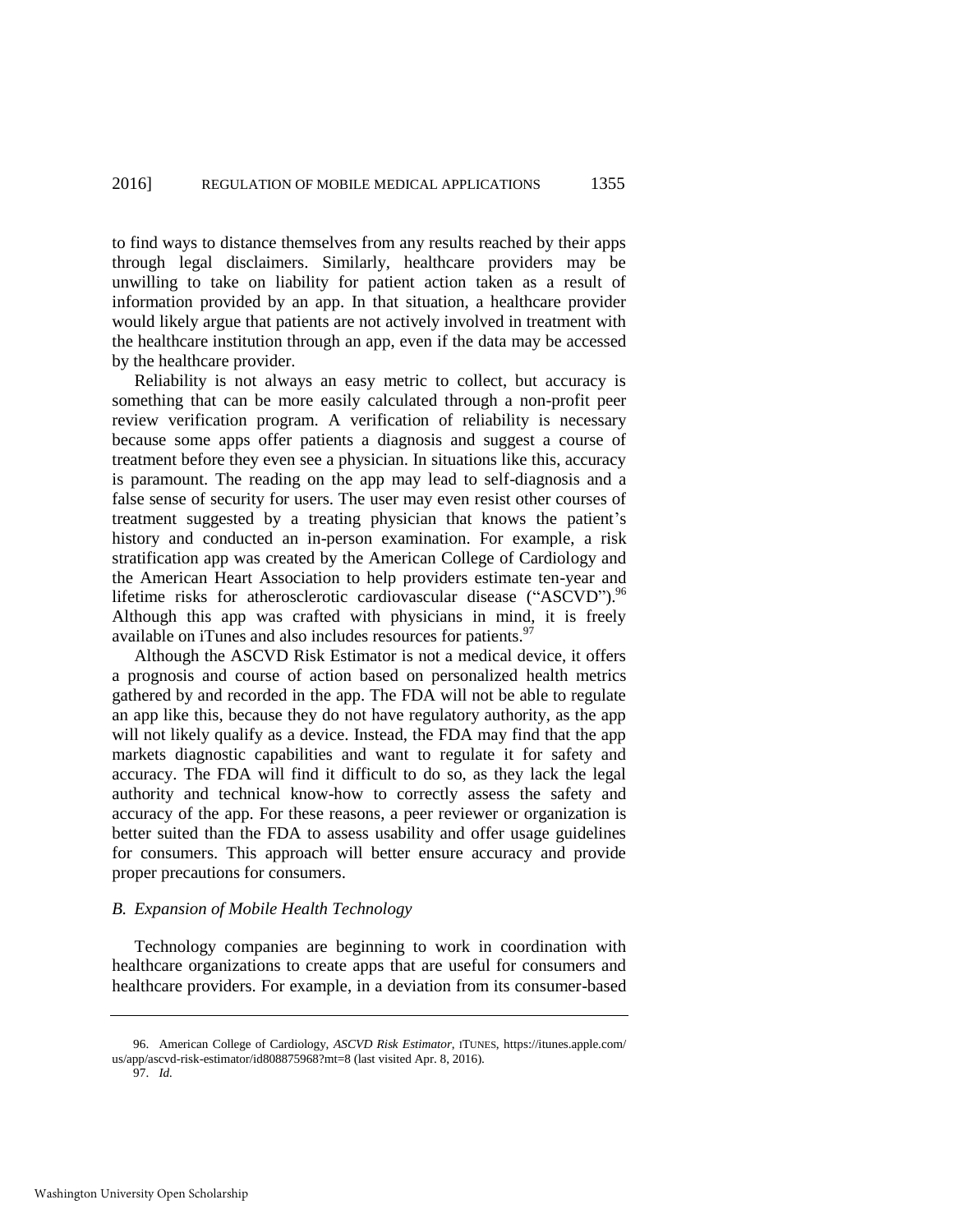sales model, Apple partnered with the Mayo Clinic and electronic health records vendor Epic Systems to ensure that the Health app and HealthKit properly connect with organizational electronic health records, allowing institutions to quickly intervene with patients whose Health app readings deviate from the normal range.<sup>98</sup>

The Mayo Clinic and the Cleveland Clinic are actively exploring ways to use the data collected through mobile medical apps to treat patients with chronic medical conditions, including high blood pressure and diabetes.<sup>99</sup> The Mayo Clinic is testing a service to monitor patient information from apps and devices in order to follow up with treatment recommendations.<sup>100</sup>

<span id="page-16-0"></span>Apple engaged with Mount Sinai, the Cleveland Clinic, Johns Hopkins, and electronic health records provider Allscripts to discuss how Apple's Health app service will work with those healthcare providers.<sup>101</sup> Due to the Health Information Technology for Economic and Clinical Health Act ("Hitech Act"), many healthcare organizations and institutions are prepared to integrate additional technology into their systems, such as mobile access for patients and providers.<sup>102</sup> The Hitech Act, part of the 2009 stimulus package, directed healthcare providers to start using electronic health records.<sup>103</sup> Due to the increased sharing of personal health information, privacy will be a key area of concern going forward for app developers and healthcare providers, systems, and institutions.<sup>104</sup>

Partnering with hospitals and health systems is both helpful and problematic. On the one hand, apps that are created with the help of hospitals, doctors, and other medical personnel could mean improved reliability and functionality. On the other, marketing the apps will be complicated because hospitals benefit financially from patients coming into the hospital, and doctors may feel as though they are losing some control over patient care.

103. *Id*.

<sup>98.</sup> Neil Versel, *Apple's HealthKit Connects with Mayo and Epic, But Don't Call It Revolutionary*, FORBES (June 3, 2014, 1:28 PM), http://www.forbes.com/sites/neilversel/2014/06/03/ apples-healthkit-connects-with-mayo-and-epic-but-dont-call-it-revolutionary/.

<sup>99.</sup> Goode, *supra* not[e 2.](#page-1-2) 

<sup>100.</sup> *Apple Prepares Healthkit Rollout Amid Tangled Regulatory Web*, CNBC (Aug. 12, 2014, 8:44 AM), http://www.cnbc.com/id/101913396#.

<sup>101.</sup> Allscripts will likely make a move quickly, as "[d]ozens of major health systems that use Epic's software will soon be able to integrate health and fitness data from the Health app into Epic's personal health record, called MyChart, according to a person briefed by Apple." *Id.*

<sup>102.</sup> Aaron E. Carroll, *The Trouble with Apple's Health App*, N.Y. TIMES (June 16, 2014), http://www.nytimes.com/2014/06/17/upshot/apples-healthkit-probably-wont-bring-a-new-age.html?\_  $r=0$ .

<sup>104.</sup> Cyber security will be of particular concern after the massive personal information breach at Anthem Blue Cross Blue Shield. Reed Abelson & Matthew Goldstein, *Anthem Hacking Points to Security Vulnerability of Health Care Industry*, N.Y. TIMES (Feb. 5, 2015), http://www.nytimes.com/ 2015/02/06/business/experts-suspect-lax-security-left-anthem-vulnerable-to-hackers.html.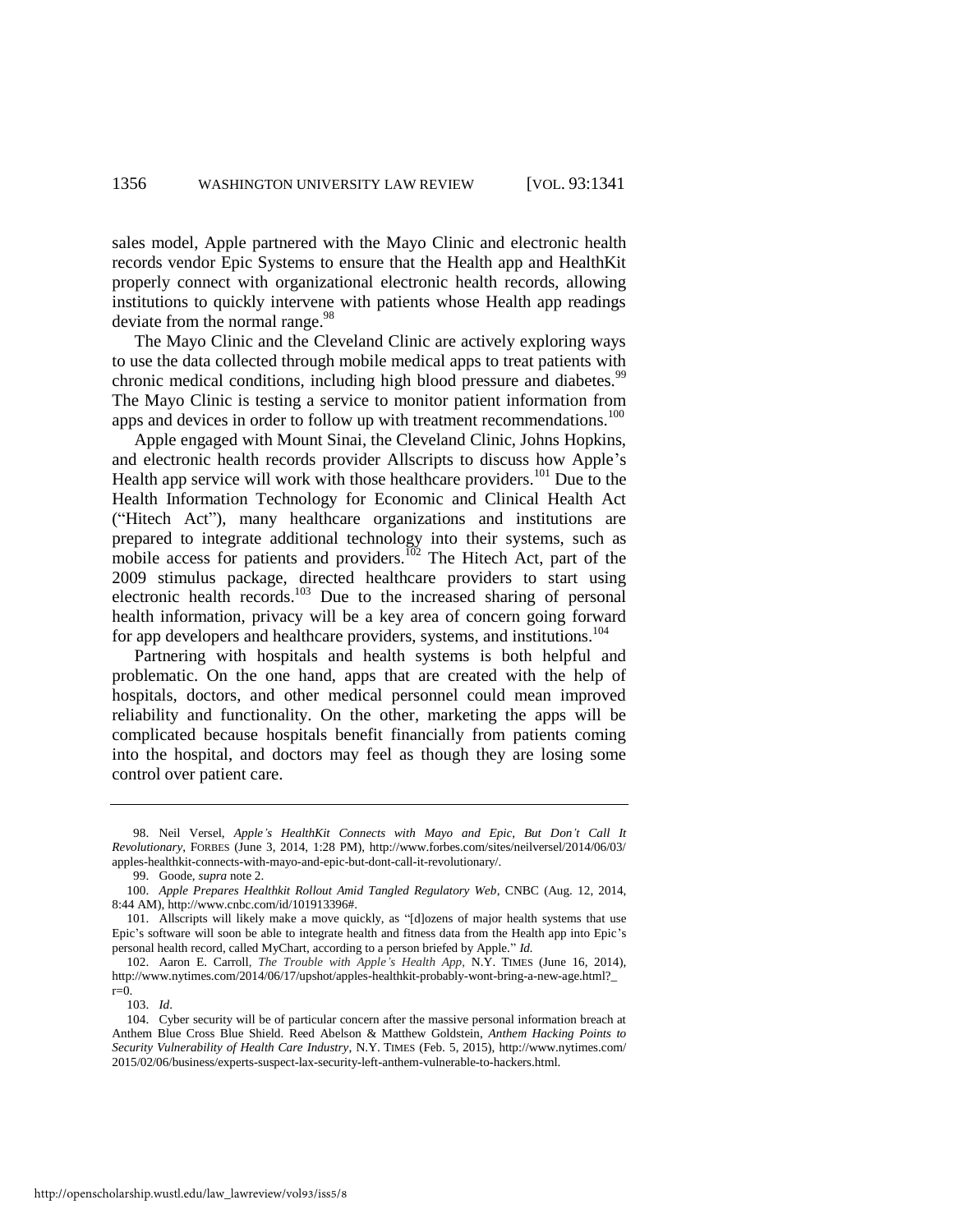#### *C. FDA Concerns*

Privacy issues are one reason that a governmental agency may need to regulate an app. Many mobile health apps require users to enter private personal and health information.<sup>105</sup> Accordingly, the privacy components of medical apps are an area of concern for the FDA and other governmental agencies, such as the Department of Health and Human Services ("HHS").<sup>106</sup> HHS is working on ascertaining the effects of the Health Insurance Portability and Accountability Act ("HIPAA"), which is primarily used to shield and control the sharing of protected health information on medical apps.<sup>107</sup> For example, Apple set up its Health app so that providers, not Apple, are responsible for following privacy requirements.<sup>108</sup> This is a strategy other application developers could use to skirt existing federal regulations, at least as they relate to privacy concerns and HIPAA guidelines. If the FDA does regulate mobile medical apps, developers will likely search for loopholes and adjust their applications to dodge regulation.

<span id="page-17-0"></span>In addition to concerns such as privacy, the FDA often decides whether they will regulate a mobile medical health app by evaluating how the app is marketed and held out to the public.<sup>109</sup> For example, in the meeting between the FDA and Apple, the FDA said that the agency will choose whether to regulate based on the intended use of a device.<sup>110</sup> During the meeting, the FDA addressed Apple's glucometer example: "[T]he glucometer may be unregulated if the intent is for a user to follow their blood sugar for the purposes of better nutrition. If the glucometer is marketed for diabetics, however, it would more likely be regulated as a medical device."<sup>111</sup>

<sup>105.</sup> *Fact Sheet 39: Mobile Health and Fitness Apps: What Are the Privacy Risks?*, PRIVACY RIGHTS CLEARINGHOUSE, [https://www.privacyrights.org/mobile-health-and-fitness-apps-what-are](https://www.privacyrights.org/mobile-health-and-fitness-apps-what-are-privacy-risks)[privacy-risks \(](https://www.privacyrights.org/mobile-health-and-fitness-apps-what-are-privacy-risks)last visited Apr. 8, 2016).

<sup>106.</sup> Anne Marie Helm & Daniel Georgatos, *Privacy and mHealth: How Mobile Health "Apps" Fit into a Privacy Framework Not Limited to HIPAA*, 64 SYRACUSE L. REV. 131 (2014).

<sup>107. &</sup>quot;HIPAA protects personally-identifiable health information . . . stored or transmitted by a 'covered entity,' like a care provider or health plan. Patient-generated information from a mobile app, for instance, has to be protected once the data is given to a covered entity or its agent." *Apple Prepares Healthkit Rollout Amid Tangled Regulatory Web*, *supra* not[e 100.](#page-16-0)

<sup>108.</sup> *Id*. When the iPhone is locked with a passcode, all health and fitness data in the Health app is encrypted, and Apps that access HealthKit are required to have a privacy policy. *Health*, APPLE INC., http://www.apple.com/ios/health/ (last visited Apr. 8, 2016).

<sup>109.</sup> Serhat Kurt, *Apple and the FDA Have Discussed FDA Regulations Regarding Possible New Mobile Products, Sensors and a Glucometer*, APPLE TOOLBOX (June 9, 2014), http://appletoolbox. com/2014/06/apple-fda-discussed-fda-regulations-regarding-possible-new-mobile-products-sensorsglucometer/.

<sup>110.</sup> *Id.*

<sup>111.</sup> *Id.*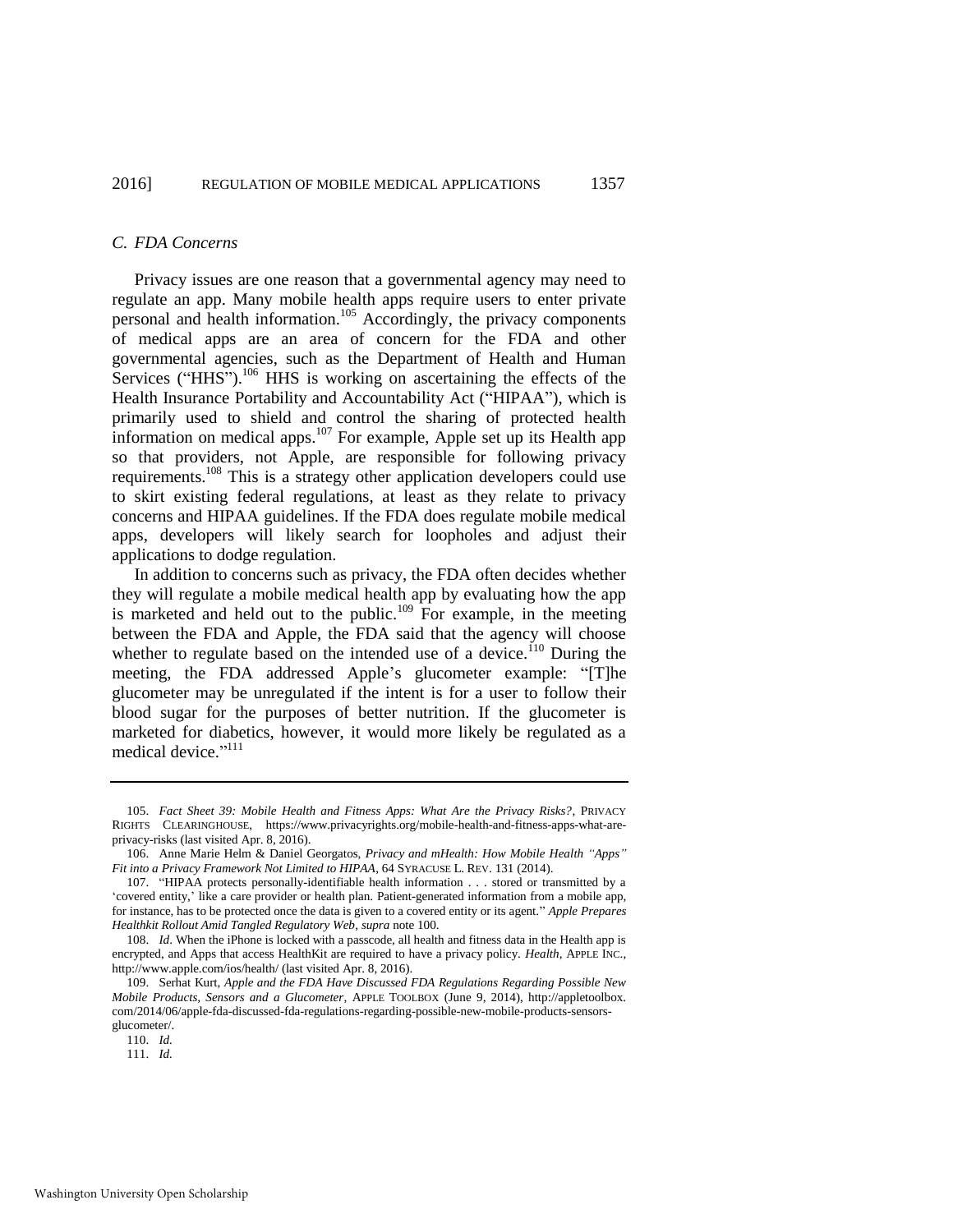Additionally, many app developers have started to include disclaimers such as "not intended for use as a medical device," hidden in the fine print, to avoid legal and regulatory liability. $112$  It is unclear how phrases like that will protect app developers if the FDA determines the app is marketed as a medical tool that will aid in a user's diagnosis or treatment.

#### *D. The FDA's Regulatory Approach*

<span id="page-18-1"></span>Health technology experts and scholars have argued for greater FDA involvement and regulation in the mobile medical health industry.<sup>113</sup> However, the FDA claims to have developed the Agency's mobile medical apps policy to protect public health and promote innovation and does not plan on becoming more involved.<sup>114</sup>

The concern of industry experts and insiders surrounding FDA regulation of mobile medical apps is understandable because the FDA has not always been the most responsive to changes in medical technology. For instance, the FDA was less than responsive when medical devices software emerged in the 1980s.<sup>115</sup> This raised concerns as to why the US public should trust the FDA to properly handle the regulation of medical health apps.<sup>116</sup> The extremely fast pace of app development and the tendency for an app to become obsolete within a matter of months has already been a unique challenge to the FDA.<sup>117</sup> Bakul Patel, a senior

<span id="page-18-0"></span><sup>112.</sup> Siemens AG, *UA Guide*, ITUNES, https://itunes.apple.com/us/app/ua-guide/id918506363?m t=8 (last visited Apr. 8, 2016). For instance, the UA Guide app, which is designed for healthcare professionals when conducting urinalysis, includes the follow disclaimer:

The UA Guide is not intended for use as a Medical Device Application, as an accessory to regulated medical devices, or for use in clinical practice or to assist in making clinical decisions. The UA Guide is intended for educational purposes only and is not commercially marketed for a specific medical indication.

*Id.*

<sup>113.</sup> *See, e.g.*, Cortez, *supra* note [12](#page-2-1) (arguing for stricter FDA oversight); *see also* Samuel J. Dayton, *Rethinking Health App Regulation: The Case for Centralized FDA Voluntary Certification of Unregulated Non-Device Mobile Health Apps*, 11 IND. HEALTH L. REV. 713 (2014) (suggesting that the regulation framework should be created solely by the federal government); Vincent J. Roth, *The mHealth Conundrum: Smartphones & Mobile Medical Apps—How Much FDA Medical Device Regulation Is Required?*, 15 N.C. J.L. & TECH. 359 (2014) (exploring the different regulatory approaches the FDA could take, and arguing for a more stringent approach).

<sup>114.</sup> *Hearing on Mobile Medical Apps*, *supra* note [38.](#page-6-0) 

<sup>115.</sup> Cortez, *supra* not[e 12,](#page-2-1) at 1200–17.

<sup>116. &</sup>quot;We've got an agency, which was created long before these technologies even existed, proposing to shoehorn health IT into its existing framework . . . . It's like pushing a square peg into a round hole[,]" stated Dan Haley, Athena's Vice President of Government and Regulatory Affairs. Christina Farr, *Congress Wants to Kick the FDA Out of Digital Health with This New Bill*, VENTUREBEAT (Feb. 26, 2014, 8:00 AM), http://venturebeat.com/2014/02/26/new-digital-health-billproposes-to-undermine-the-fda-draws-mixed-reactions/.

<sup>117.</sup> Joshua Barajas, *FDA Regulation Can't Keep Pace with New Mobile Health Apps*, PBS (July 7, 2014), http://www.pbs.org/newshour/rundown/fda-regulation-unable-keep-pace-new-mobile-healthapps/.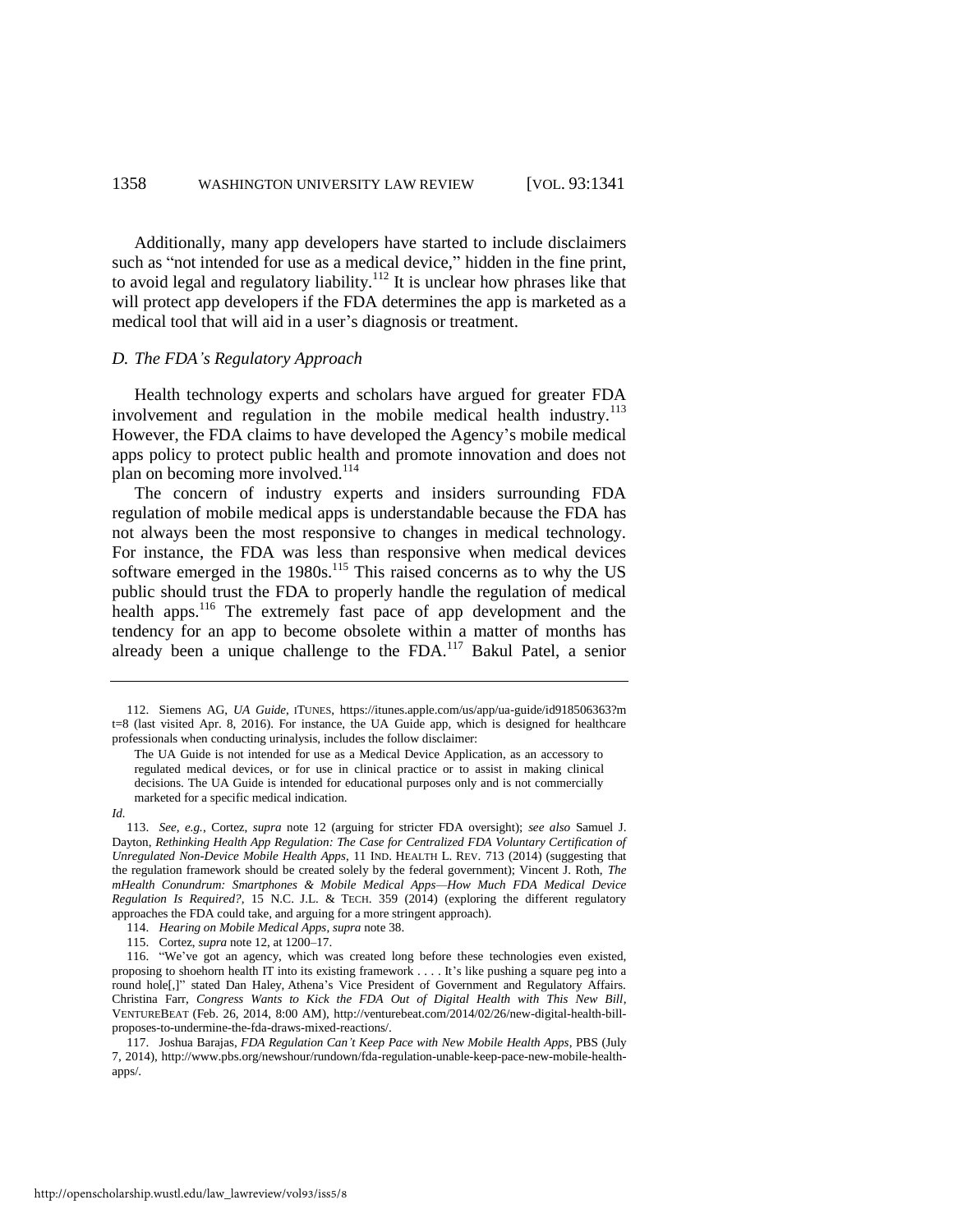policy adviser for the FDA's Center for Devices and Radiological Health, discussed this problem, stating that "[t]he whole mobile app world has its own ecosystem where things live, die and sort of recycle again, and it's mostly consumer driven."<sup>118</sup> Because of the fast "life cycles" of apps and unpredictability of consumer desires, the FDA must either develop a way to handle the massive volume and time constraints surrounding medical app review, propose a new solution, or yield control to another agency or organization.

For now, the FDA's focus is on the oversight of mobile medical apps intended to supplement a regulated medical device.<sup>119</sup> For example, an application that allows a medical professional to make a diagnosis by viewing a medical image such as an ultrasound, MRI, mammogram, or PET scan from a picture taken on and transmitted from a smartphone or tablet is subject to regulation.<sup>120</sup> The FDA also intends to focus on medical apps that transform a mobile platform into a regulated medical device like an ECG. $^{121}$ 

<span id="page-19-0"></span>Of significant advantage to companies that sell mobile apps, like Apple, Google, and Samsung, is that the FDA will not regulate companies that sell mobile apps through online marketplaces as manufacturers.<sup>122</sup> However, once the FDA finds that an app is a medical device, the app will be held to the same stringent standards as any other medical device. The gray area encompassing those apps that are neither clearly regulated medical devices nor simply apps is problematic for developers, consumers, and doctors.

Regarding the regulation of companies that sell mobile devices that use apps, the FDA recently released (under a Freedom of Information Act request) a memorandum that described its meeting with Apple executives in December of 2013.<sup>123</sup> Apple was primarily concerned about the FDA's approach to regulation of medical apps, as the release date neared for its Health app and Apple Watch.<sup>124</sup> FDA officials said that the FDA "would" be more likely to regulate the software that puts [a medical] sensor to use, if use of the software alters the device's use to be a medical device."<sup>125</sup> The officials also told Apple that "apps that actively measure something"

125. *Id.*

<sup>118.</sup> *Id.*

<sup>119.</sup> *The FDA May Want to Regulate Your mHealth App.—Updated*, OMNICA CORP., [http://www.omnica.com/the-fda-will-look-at-your-mhealth-app/ \(](http://www.omnica.com/the-fda-will-look-at-your-mhealth-app/)last visited Apr. 8, 2016).

<sup>120.</sup> *Id.* 121. *Id.*

<sup>122</sup>*.* Ki Mae Heussner, *Urine-Analysis App Turns to Indiegogo to Help It Win FDA Clearance*, GIGAOM (July 30, 2013, 4:30 AM), https://gigaom.com/2013/07/30/urine-analysis-app-turns-toindiegogo-to-help-it-win-fda-clearance/.

<sup>123.</sup> Kurt, *supra* not[e 109.](#page-17-0) 

<sup>124.</sup> The Apple iWatch may include health sensors, such as a glucometer. *Id.*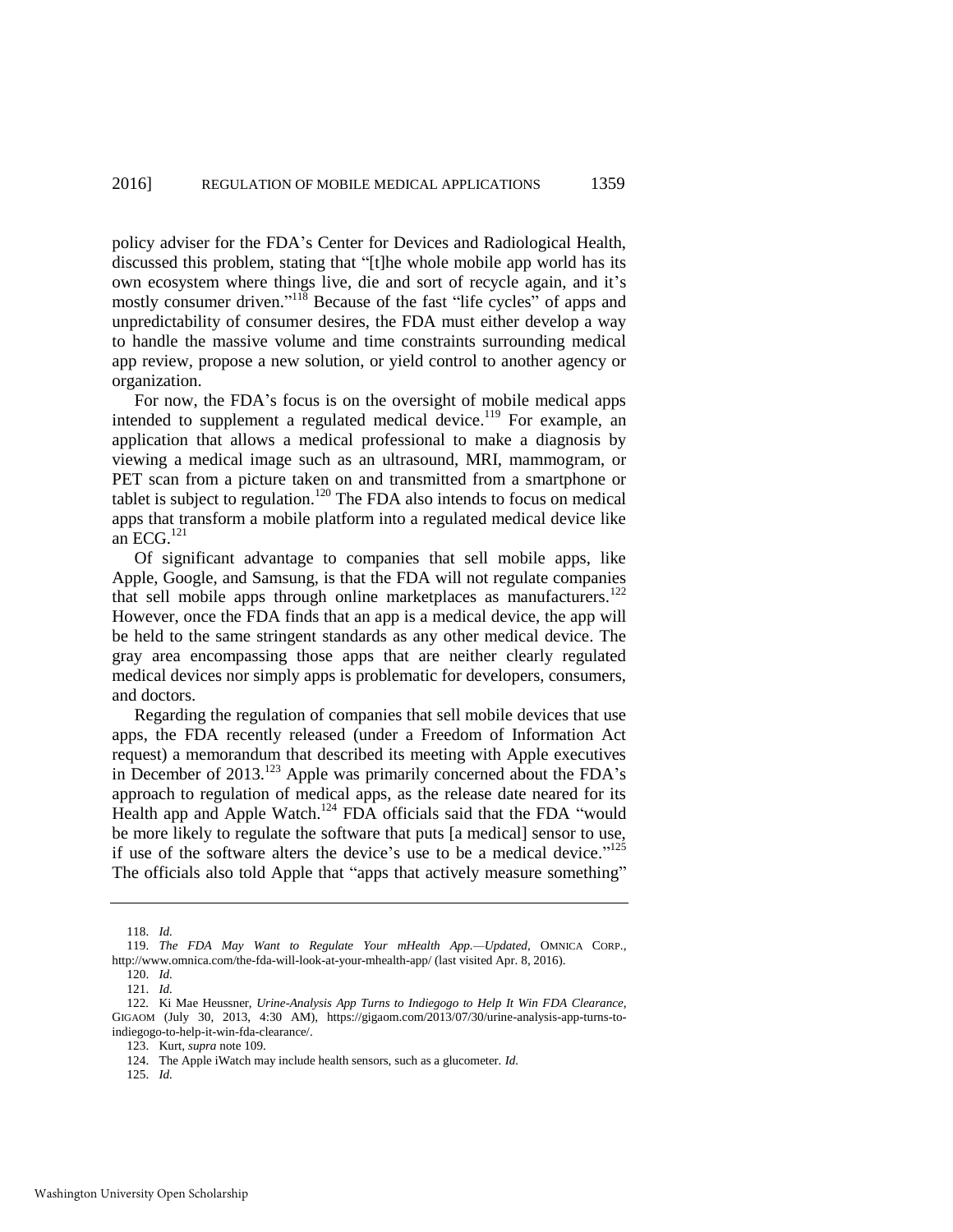<span id="page-20-0"></span>are "diagnostic" and are, therefore, more likely to make the entire tool, a mobile phone in this case, subject to regulation. $126$ 

Ultimately, the FDA's guidance leaves it with a substantial amount of discretion. This discretion and lack of clarity may result in inconsistent FDA action with respect to many health apps, which in turn leads to uncertainty for app developers, as the following examples demonstrate.

#### *E. Instances of FDA Action*

The FDA becomes involved with medical apps when it believes an app crosses the line into medical device territory. For instance, in the spring of 2013, the FDA flagged Biosense's uChek.<sup>127</sup> The app is blocked from the market until it receives FDA approval.<sup>128</sup> A letter from the FDA to Biosense stated that the app was blocked because, "though the types of urinalysis dipsticks [Biosense] reference[s] for use with [its] application are cleared, they are only cleared when interpreted by direct visual reading. Since [Biosense's] app allows a mobile phone to analyze the dipsticks, the phone and device as a whole functions as an automated strip reader."<sup>129</sup>

Biosense launched a crowdsourcing campaign through Indiegogo to help raise money and collect user data for its uChek app to help gain FDA clearance.<sup>130</sup> Biosense will likely need to seek  $510(k)$  approval, which does not usually require clinical testing.<sup>131</sup> The application requires that the company prove its device is similar to one already on the market.<sup>132</sup>

<sup>126.</sup> Scott Gottlieb & Coleen Klasmeier, *Why Your Phone Isn't as Smart as It Could Be*, WALL ST. J. (Aug. 7, 2014, 8:16 PM), http://www.wsj.com/articles/scott-gottlieb-and-coleen-klasmeier-whyyour-phone-isnt-as-smart-as-it-could-be-1407369163.

<sup>127.</sup> Edney, *supra* not[e 16.](#page-2-2) 

<sup>128.</sup> *Id.*

<sup>129.</sup> Letter from James L. Woods, *supra* not[e 55.](#page-8-0)

<sup>130.</sup> Heussner, *supra* not[e 122.](#page-19-0)

<sup>131.</sup> *Premarket Notification 510(k)*, U.S. FOOD & DRUG ADMIN., http://www.fda.gov/Medical Devices/DeviceRegulationandGuidance/HowtoMarketYourDevice/PremarketSubmissions/Premarket Notification510k/ (last visited Apr. 9, 2016) ("A 510(k) is a premarket submission made to FDA to demonstrate that the device to be marketed is at least as safe and effective, that is, substantially equivalent, to a legally marketed device (21 CFR 807.92(a)(3)) that is not subject to [Premarket Approval].").

<sup>132.</sup> Edney, *supra* not[e 16.](#page-2-2)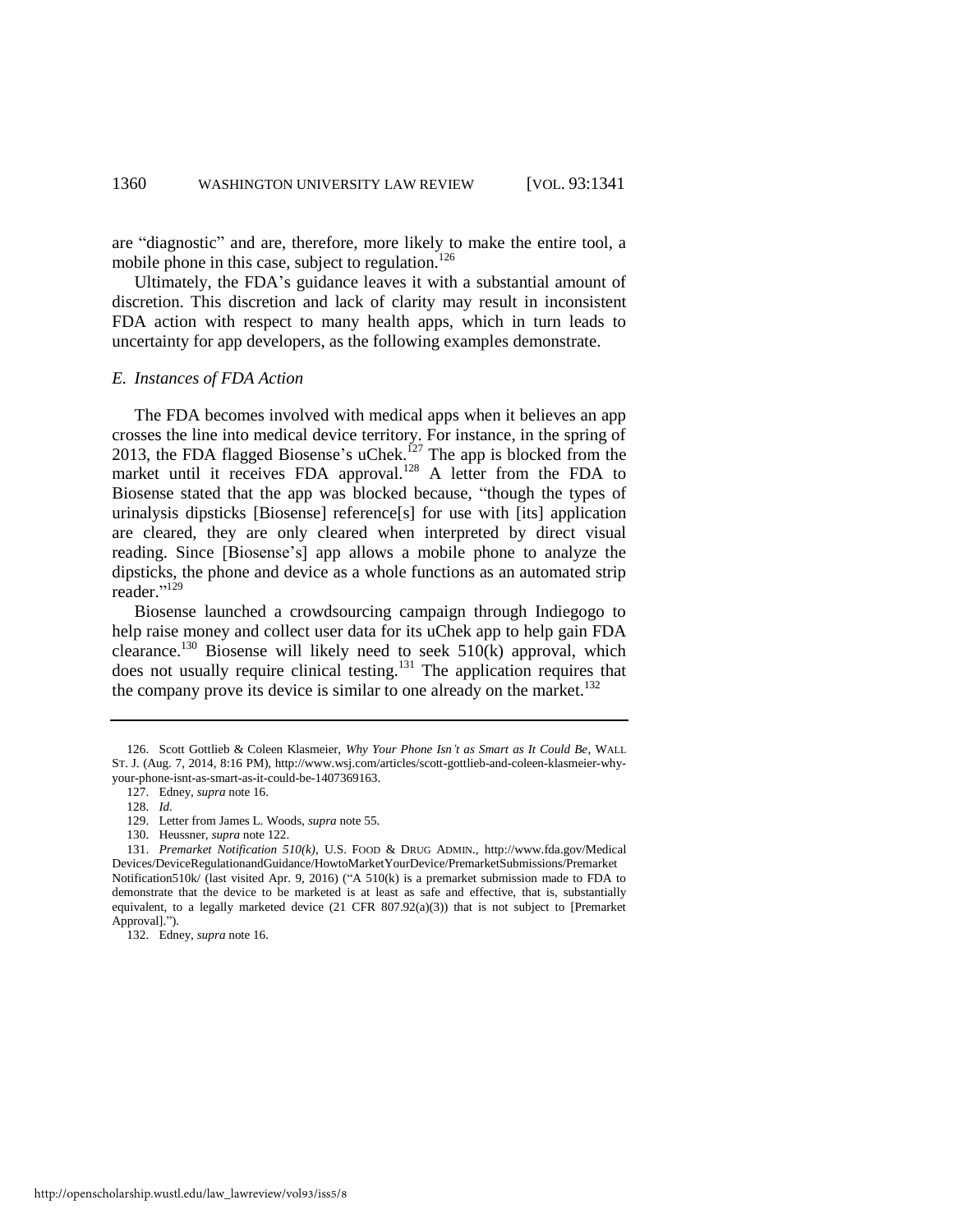#### *F. Instances of FDA Inaction*

The Apple Health app fits into a category of apps that the FDA said it will not regulate.<sup>133</sup> The FDA will not regulate apps that allow "a user to collect, log, track and trend data such as blood glucose, blood pressure, heart rate, weight or other data from a device to eventually share with a heath care provider, or upload it to an online (cloud) database, personal or electronic health record," things the Health app intends to do.<sup>134</sup> However, just because the FDA declines to regulate an app does not mean a developer is safe from other governmental regulation. In 2011, the Federal Trade Commission ("FTC") made its first health claims in the mobile app marketplace against two acne apps that purported to be able to treat acne with colored lights emitted from smartphones or mobile devices.<sup>135</sup> The FTC alleged that the acne treatment claims made for both apps were unsubstantiated. Inaction by the FDA may reveal a willingness on behalf of the FDA to not become involved in the free flow of information sent directly to healthcare providers from app users.

#### *G. Ongoing Legislation*

Congressional legislation on mobile medical health apps is currently nonexistent.<sup>136</sup> Congress may take action on the issue of mobile medical apps in the future, which will help guide the FDA. The proposed legislation includes three acts: The MEDTECH Act,<sup>137</sup> the SOFTWARE Act,<sup>138</sup> and the PROTECT Act.<sup>139</sup>

The Medical Electronic Data Technology Enhancement for Consumers' Health Act, or the MEDTECH Act, proposes that electronic health records and "other technologies that only store and communicate information [be] exempt from FDA regulation."<sup>140</sup> An exemption that exists only through FDA guidance and is not law.<sup>141</sup> This shields apps that allow users to store their medical records in an app or communicate health

<sup>133.</sup> Dolan, *supra* note [4.](#page-1-1) 

<sup>134</sup>*. Examples of Mobile Apps for Which the FDA Will Exercise Enforcement Discretion*, *supra*  note [44.](#page-7-0) 

<sup>135.</sup> Both claims were settled. Press Release, Fed. Trade Comm'n, "Acne Cure" Mobile App Marketers Will Drop Baseless Claims Under FTC Settlements (Sept. 8, 2011).

<sup>136. &</sup>quot;Neither will it be involved in regulating sales or general use of smartphones, tablets, or other mobile devices." HEALTHAFFAIRS & ROBERT WOOD JOHNSON FOUND., *supra* not[e 25,](#page-4-0) at 3.

<sup>137.</sup> MEDTECH Act, S. 1101, 114th Cong. (2015).

<sup>138.</sup> SOFTWARE Act, H.R. 2396, 114th Cong. (2015).

<sup>139.</sup> PROTECT Act of 2014, S. 2007, 113th Cong. (2014).

<sup>140.</sup> John R. Graham, *Regulating Mobile Health Apps Under a 38-Year-Old Law: It's Time for Congress to Act*, NAT'L CTR. FOR POL'Y ANALYSIS (Dec. 17, 2014), http://healthblog.ncpa.org/

regulating-mobile-health-apps-under-a-38-year-old-law-its-time-for-congress-to-act/.

<sup>141.</sup> *Id.*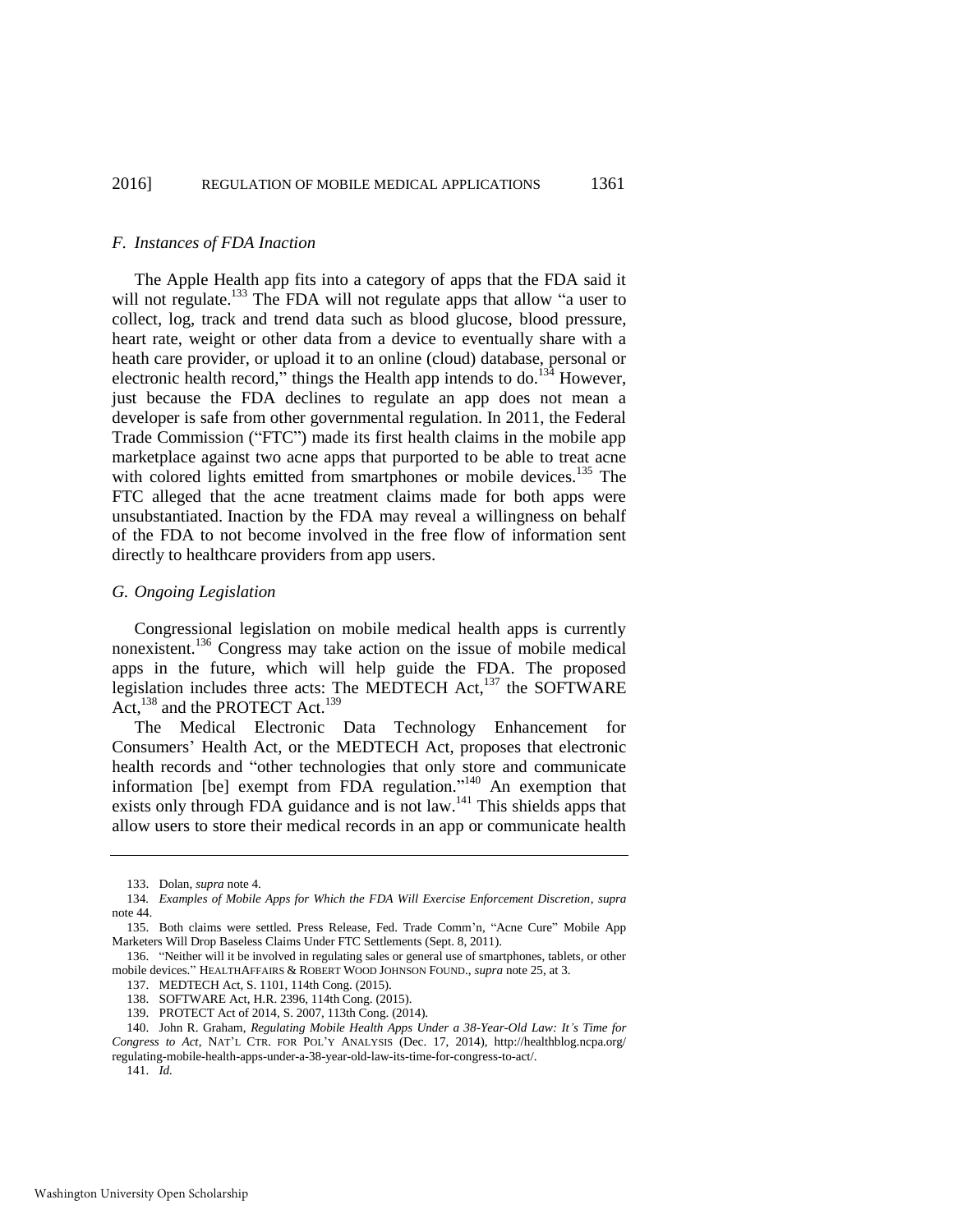statistics to their healthcare providers. A new provision of the MEDTECH Act gives the FDA the authority to "regulate any medical software 'reasonably likely to have serious adverse health consequences.'"<sup>142</sup> However, the new provisions impose limits on the FDA's power to regulate software by requiring the FDA to publish a notice in the Federal Register justifying its rationale for regulating the software and allowing thirty days for public comment.<sup>143</sup> The Senate Health, Education, Labor and Pensions Committee approved the last version of the MEDTECH Act on March 9, 2016.<sup>144</sup>

The Sensible Oversight for Technology which Advances Regulatory Efficiency Act, or the SOFTWARE Act, first introduced in October of 2013 and re-introduced in January of 2015, "divides health IT into only two categories: medical software to be regulated by the U.S. Food and Drug Administration and health software that won't be regulated."<sup>145</sup> If the bill passes, the FDA must develop a new regulatory program to regulate the first category of medical software.<sup>146</sup> According to the Act, medical software "is intended to analyze patient-specific information and other information to recommend to healthcare professionals a single treatment or course of action . . . without the need for such professionals to perform additional interpretation of, or to independently confirm the means for, such recommendation."<sup>147</sup> The language implies the Act will pertain to software used by healthcare professionals in healthcare settings, rather than technology found in mobile medical apps. Congress has not taken further action since the Act was reintroduced in January 2015.

If passed, the Preventing Regulatory Overreach to Enhance Care Technology ("PROTECT") Act of 2014 would strip authority from the regulators who currently oversee health technology, particularly the FDA.<sup>148</sup> The bill is intended to relieve the FDA of regulatory burdens, and "its sponsors say the bill would prioritize the FDA's attention to technologies that pose the greatest health risk, rather than giving the agency broad authority over 'low-risk health IT' and thus hindering

<sup>142.</sup> David Pittman, *MEDTECH Act Revision Boosts FDA's Power*, POLITICO (Mar. 8, 2016, 10:00 AM), http://www.politico.com/tipsheets/morning-ehealth/2016/03/medtech-act-revision-boostsfdas-power-213094#ixzz44sVlgGVd.

<sup>143.</sup> *Id.*

<sup>144.</sup> Jeannie Baumann, *Senate Panel Approves Zika Measure, Other Innovation Bills*, BLOOMBERG (Mar. 10, 2016), http://www.bna.com/senate-panel-approves-n57982068382/.

<sup>145.</sup> Dan Bowman, *SOFTWARE Act Revision 'Simplifies' Health IT Regulation*, FIERCEHEALTHCARE (Jan. 26, 2015, 11:40 AM), http://www.fiercehealthit.com/story/software-actrevision-simplifies-health-it-regulation/2015-01-26.

<sup>146.</sup> *Id.*

<sup>147.</sup> *Id.* (internal quotation marks omitted).

<sup>148.</sup> Farr, *supra* not[e 116.](#page-18-0)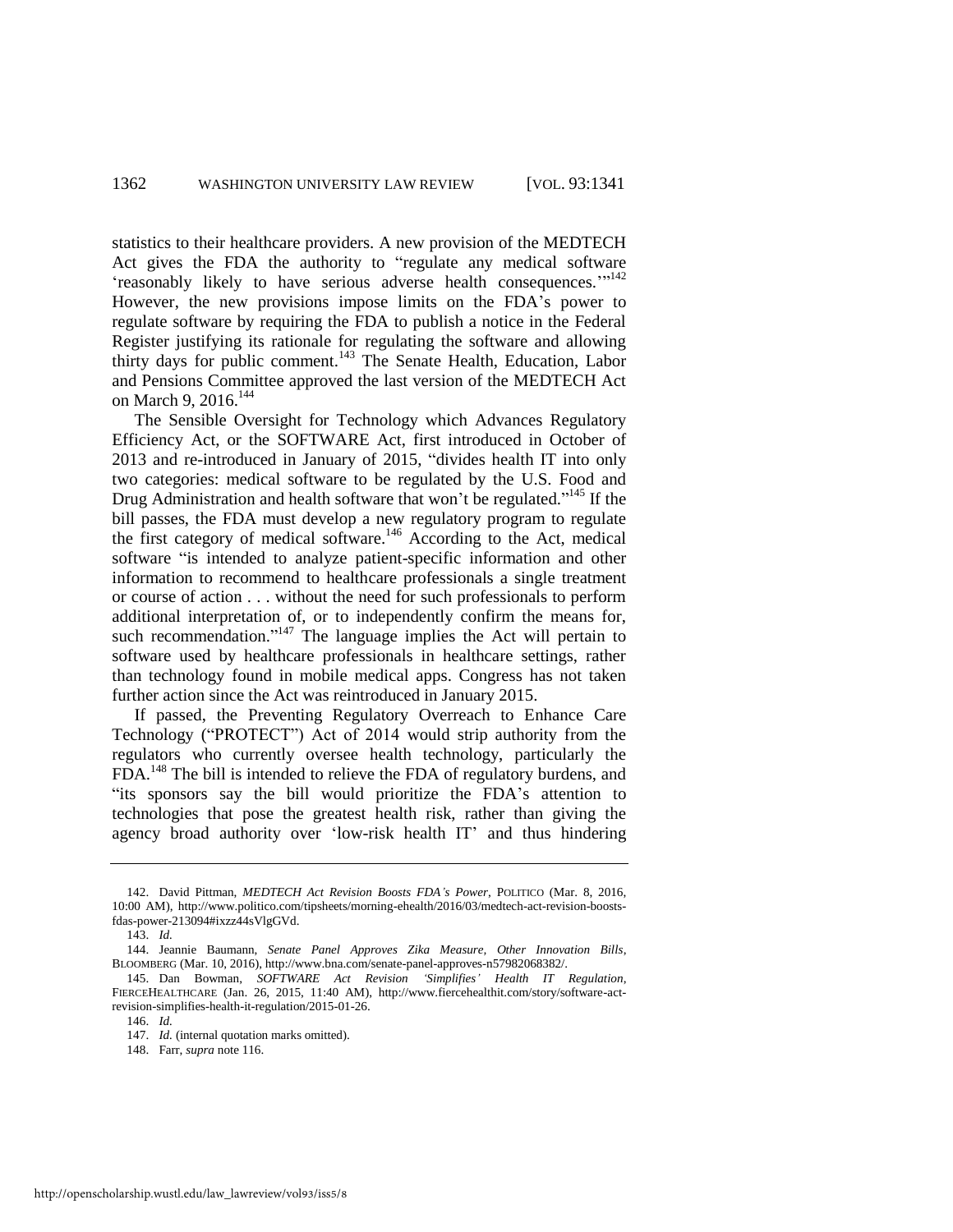innovation." <sup>149</sup> Some believe that this bill goes too far and will put consumers at risk if the medical apps do not function as advertised.<sup>150</sup> As with most legislation, it is unclear when and to what extent this legislation will pass, but there has not been any action taken since 2014, when it was referred to the Committee on Health, Education, Labor and Pensions.<sup>151</sup>

The current absence of regulation leaves the mobile health industry uncertain. Dan Haley, Vice President of Government and Regulatory Affairs at Athena, is unsatisfied that the FDA gave the industry little more than a set of "non-binding recommendations" that may be changed at the FDA's whim.<sup>152</sup> Such uncertainty may discourage innovation in the medical app market. Developers have expressed concern that the FDA's unclear guidelines and enforcement policies have scared them away from designing more mobile medical apps.<sup>153</sup> Additionally, classification as a medical device could subject medical mobile health apps to the 2.3% medical device tax from the Patient Protection and Affordable Care Act ("ACA").<sup>154</sup> "Overbroad application of this classification could stall the innovation, investment, and job creation that wireless smartphones and apps are bringing to healthcare, as well as ultimately impact the larger wireless ecosystem."<sup>155</sup>

As Google co-founder Sergey Brin put it during a speech to CEOs of technology companies in Silicon Valley, "[h]ealth is just so heavily regulated  $\dots$  it's just a painful business to be in."<sup>156</sup> An advantage of smartphone apps is that they are constantly improved through updates, "yet under the FDA's existing rules, once a medical app comes under the agency's premarket scheme, each iteration can require formal submissions

<sup>149.</sup> Eric Wicklund, *Opponents Say PROTECT Act Could Destroy mHealth, Endanger Patients*, MOBIHEALTHNEWS.COM (Feb. 17, 2014), http://www.mhealthnews.com/news/opponents-protect-actdestroy-mhealth-endanger-patients-mobile-FDA.

<sup>150.</sup> A coalition of patient advocacy organizations, including the American Medical Women's Association, the Jacobs Institute of Women's Health, National Consumers League, National Physicians Alliance, National Research Center for Women & Families, and the National Women's Health Network, voiced such a concern in a letter sent to Senator Tom Harkin (D-Iowa), Chairman of the Senate Committee on Health, Education, Labor and Pensions (HELP) on February 14, 2014. Greg Slabodkin, *Industry Group Voices 'Extreme' Concern with PROTECT Act*, FIERCEHEALTHCARE (Feb. 19, 2014, 4:20 PM), http://www.fiercemobilehealthcare.com/story/industry-group-voices-extremeconcern-protect-act/2014-02-19.

<sup>151.</sup> PROTECT Act of 2014, S. 2007, 113th Cong. (2014).

<sup>152.</sup> Farr, *supra* not[e 116.](#page-18-0) 

<sup>153.</sup> Christina Farr, *Entrepreneurs Say the FDA is Killing Medical Innovation*, VENTUREBEAT (Apr. 30, 2013, 7:00 AM), http://venturebeat.com/2013/04/30/stifled-by-regulation-entrepreneurstake-life-saving-devices-overseas/.

<sup>154. &</sup>quot;Depending on how the law is interpreted, this tax potentially could apply to mobile health applications as well as smartphones and tablets." *Health Information Technologies*, *supra* note [21,](#page-3-1) at 2.

<sup>155.</sup> *Id*.

<sup>156.</sup> Gottlieb & Klasmeier, *supra* not[e 126.](#page-20-0)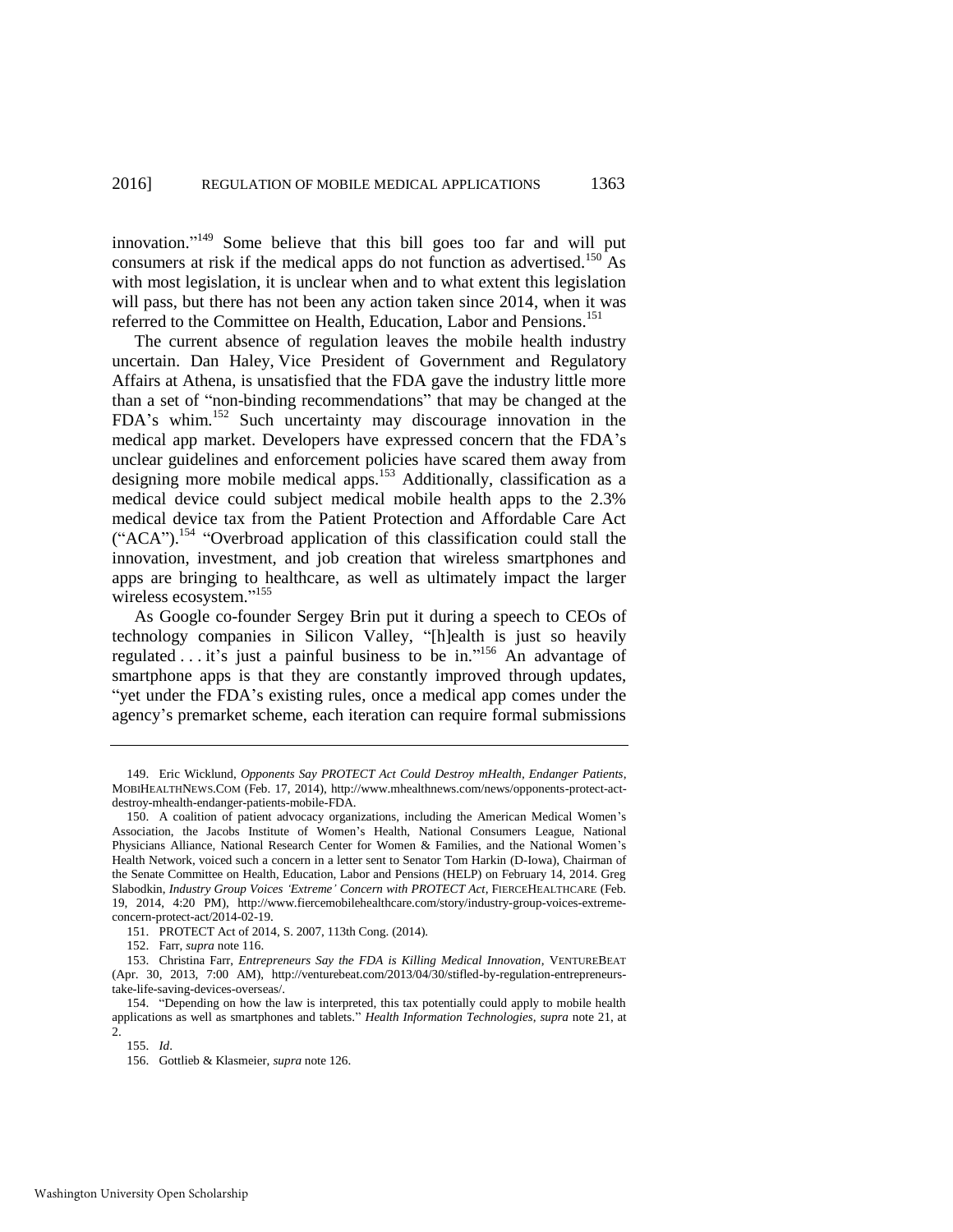#### 1364 WASHINGTON UNIVERSITY LAW REVIEW [VOL. 93:1341]

and in some cases review by the agency before it can be offered to consumers," which is prohibitively costly for developers in terms of time and money.<sup>157</sup> Stringent regulation could slow or halt future development and improvements of apps and make developers less likely to create such apps in the first place, out of fear of excessive regulation. To allow tech companies to develop new and useful apps and encourage innovation in this important field, the process must be made less "painful."

#### III. PROPOSAL

Despite the confusing and changing regulatory climate, technology companies continue to explore possibilities in the healthcare industry. Government regulators and agencies must either keep up with advancements in technology or refrain from the regulation of mobile medical apps. The current gray area creates confusion for developers, consumers, and the healthcare industry. There are three possibilities for the regulation of mobile medical apps: (1) FDA regulation, (2) regulation by non-profits that are given standing and enforcement power through legislation, or (3) regulation by non-profits without legislative standing or governmental oversight.

#### *A. Government Regulation and Certification*

The first option is government regulation, likely by the FDA. As discussed in Part I, if the FDA continues to attempt to regulate mobile medical apps, it needs to address challenges like the fast pace of development, as the sheer volume of app production could overwhelm the FDA's limited resources.

As part of a regulatory scheme for mobile medical apps, the FDA may find a way to streamline a verification program, similar to CE verification in the United Kingdom, that would allow consumers and healthcare professionals to know if an app is safe. Copying the UK approach may not be popular in the United States because of the strict definition of a medical app in the United Kingdom.<sup>158</sup> Accordingly, the threshold for FDA regulation should not be too stringent, as a backlog will quickly form if the process is too lengthy, and beneficial mobile medical apps will take too long to get to the market. Additionally, the FDA should allow for updates and minor changes to be made without requiring new certification to deal with the rapidly changing nature of mobile medical apps.

<sup>157.</sup> *Id.*

<sup>158.</sup> *Guidance on Medical Device Software*, *supra* not[e 68.](#page-10-0)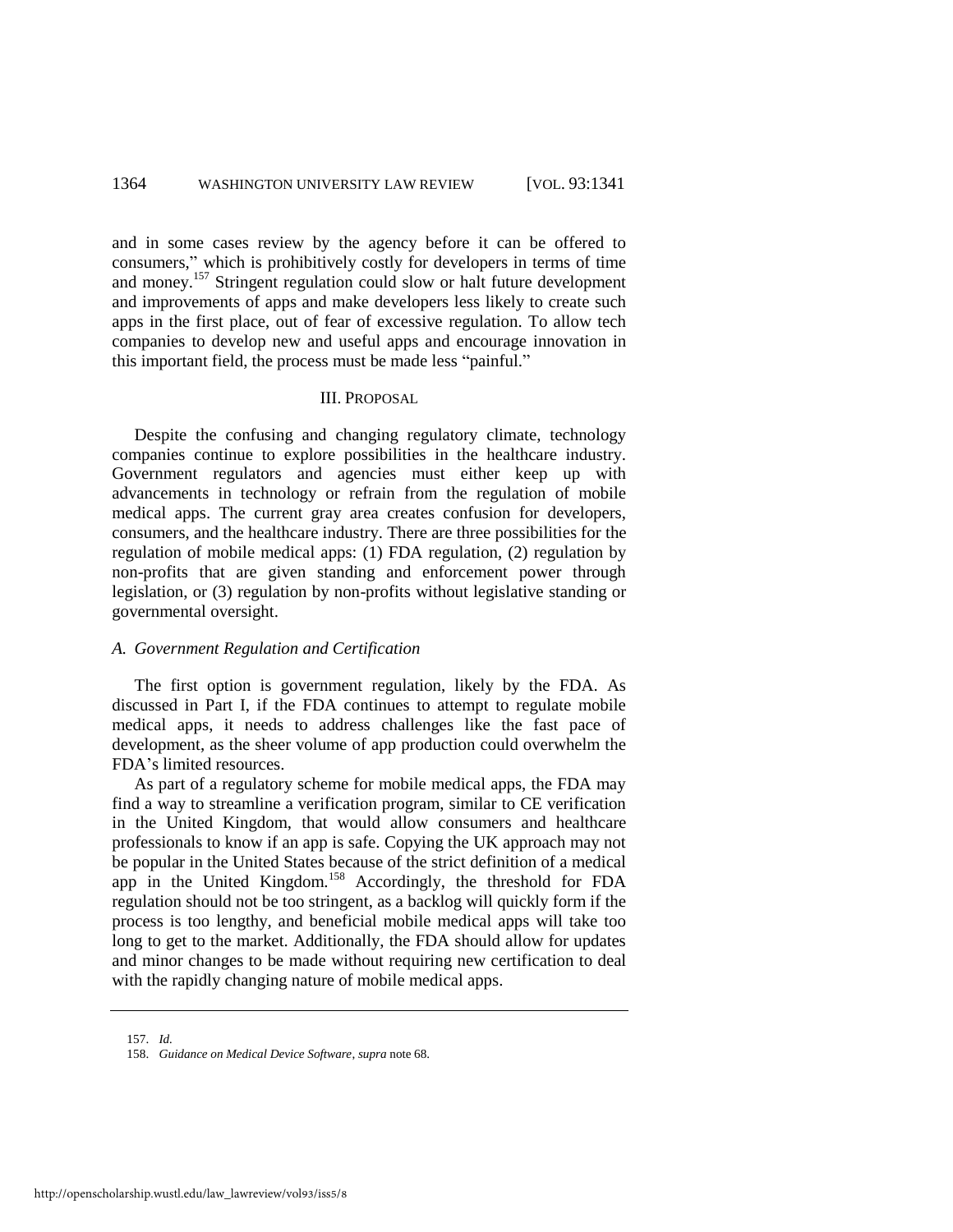A certification system would provide a greater amount of preventative care, conforming with one of the ACA's key initiatives.<sup>159</sup> If a certification system exists, doctors can give better recommendations regarding which apps patients can use to monitor their vital statistics, chronic conditions, and minor illnesses. Increased collaboration between app makers, like Apple, and electronic health record systems, like Epic and AllScripts, will aid and streamline data sharing between apps and healthcare facilities.

The use of apps for monitoring and preventive care will lower healthcare costs for providers and consumers. Apps that are medical devices and, therefore, regulated by the FDA, may lower healthcare costs because they will provide millions of doctors and patients with easy access to medical advice. Unlike a simple online search, mobile medical apps have the potential to personalize a diagnosis because apps are interactive and able to utilize the features of smartphones to get accurate data and health history and trends instantly. Patients no longer have to go into a doctor's office to get an accurate reading and interpretation of their heart rate, blood pressure, or blood sugar. Doctors can receive the data through the apps and interpret the metrics, monitor, and give advice to their patients in lieu of frequent, and costly, face-to-face appointments.

Rising healthcare costs make mobile medical app solutions more attractive to consumers, which increases the importance of making sure apps on the market are safe and effective. Additionally, many Americans do not seek preventative care because they do not have easy access to healthcare providers or do not think it is necessary to go to the doctor for preventative care.<sup>160</sup> If preventative care and monitoring becomes more accessible through mobile phone apps, people may be more likely to monitor their health and know when to seek care if a problem arises. This is especially true when people use mobile health apps that are integrated with hospitals and health systems. More efficient and cost effective preventative care and monitoring is likely what Apple has in mind as it builds relationships with hospitals and corporations like the Mayo Clinic and Epic Systems.<sup>161</sup>

The slow progression of legislation and bureaucracy is one of the key reasons that a non-governmental solution may bring more expedient

<sup>159.</sup> Insurers are required to cover preventative services for children, seniors, women, and adults, including blood pressure screenings, cholesterol screenings, mammograms, colonoscopies, and osteoporosis screenings. *See Coverage to Care*, U.S. DEP'T OF HEALTH & HUMAN SERVS., http://www.hhs.gov/healthcare/prevention/index.html (last visited Apr. 8, 2016).

<sup>160.</sup> Eryn Brown, *Many Didn't Benefit from Preventive Care Before 2010, CDC Says*, L.A. TIMES (June 14, 2012), http://articles.latimes.com/2012/jun/14/news/la-heb-cdc-prevention-report-healthcarereform-20120614.

<sup>161.</sup> Chen, *supra* not[e 1.](#page-1-3)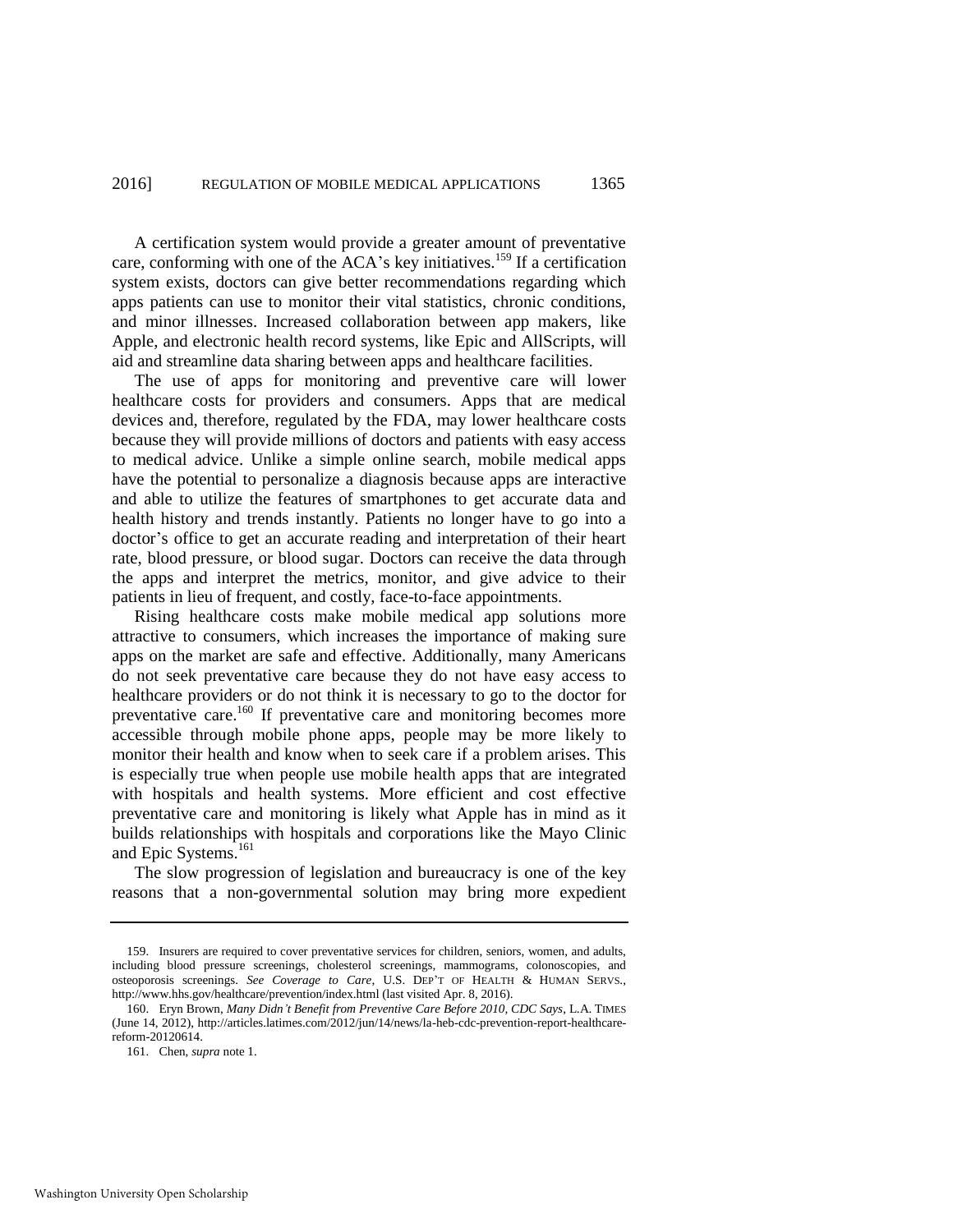results. Expediency is fundamental to keep pace with an industry developing as rapidly as mobile medical care.

#### *B. Non-Profit Peer Review with Government Partnership*

The second option is regulation by a non-profit organization comprised of experts in the field. This non-profit organization can be given an enforcement arm adopted through legislation. Similar to prescription drug guidance and standards set forth by the USP, this approach would provide a uniform set of guidelines for developers, regulators, and consumers.

The FDA, like many governmental agencies, is often overburdened and underfunded.<sup>162</sup> Therefore, allowing a private organization with specialized expertise in mobile medical health applications to regulate the industry may be more efficient and effective.<sup>163</sup> The public-private relationship between the FDA and USP is a perfect example of how a nonprofit organization that specializes in a certain area can help the government regulate an important but very complex field. The development of guidelines or a certification system for mobile health apps by a non-profit and/or peer review may lead to safer apps on the market and advance public health initiatives. A set of guidelines or "stamp of approval" will allow consumers to make better decisions when choosing which mobile medical apps to use for things like preventative care.

However, this option may take a long period of time to achieve because the organization must gain peer and political approval before their recommendations would be given serious legislative consideration and be given agency recognition status. Creating an organization to provide guidance is the first step towards achieving this goal and may provide consumers with useful information until formal guidance and regulation is published.

#### *C. Non-Profit Guidance and Certification*

The third option is regulation by a non-profit organization without legislative standing, akin to how HON operates. HON was created in response to an enormous and growing amount of medical information available on the Internet.<sup>164</sup> The increasing use of smartphones and

<sup>162.</sup> SUBCOMM. ON SCI. AND TECH., FDA SCIENCE AND MISSION AT RISK: REPORT OF THE SUBCOMMITTEE ON SCIENCE AND TECHNOLOGY (2007), *available at* http://www.fda.gov/ohrms/ dockets/ac/07/briefing/2007-4329b\_02\_01\_FDA%20Report%20on%20Science%20and%20Technolog y.pdf.

<sup>163.</sup> *See* Dayton, *supra* not[e 113.](#page-18-1) 

<sup>164.</sup> *The Services Offered by HON*, HEALTH ON THE NET FOUND., <http://www.hon.ch/home1.html> (last visited Apr. 8, 2016).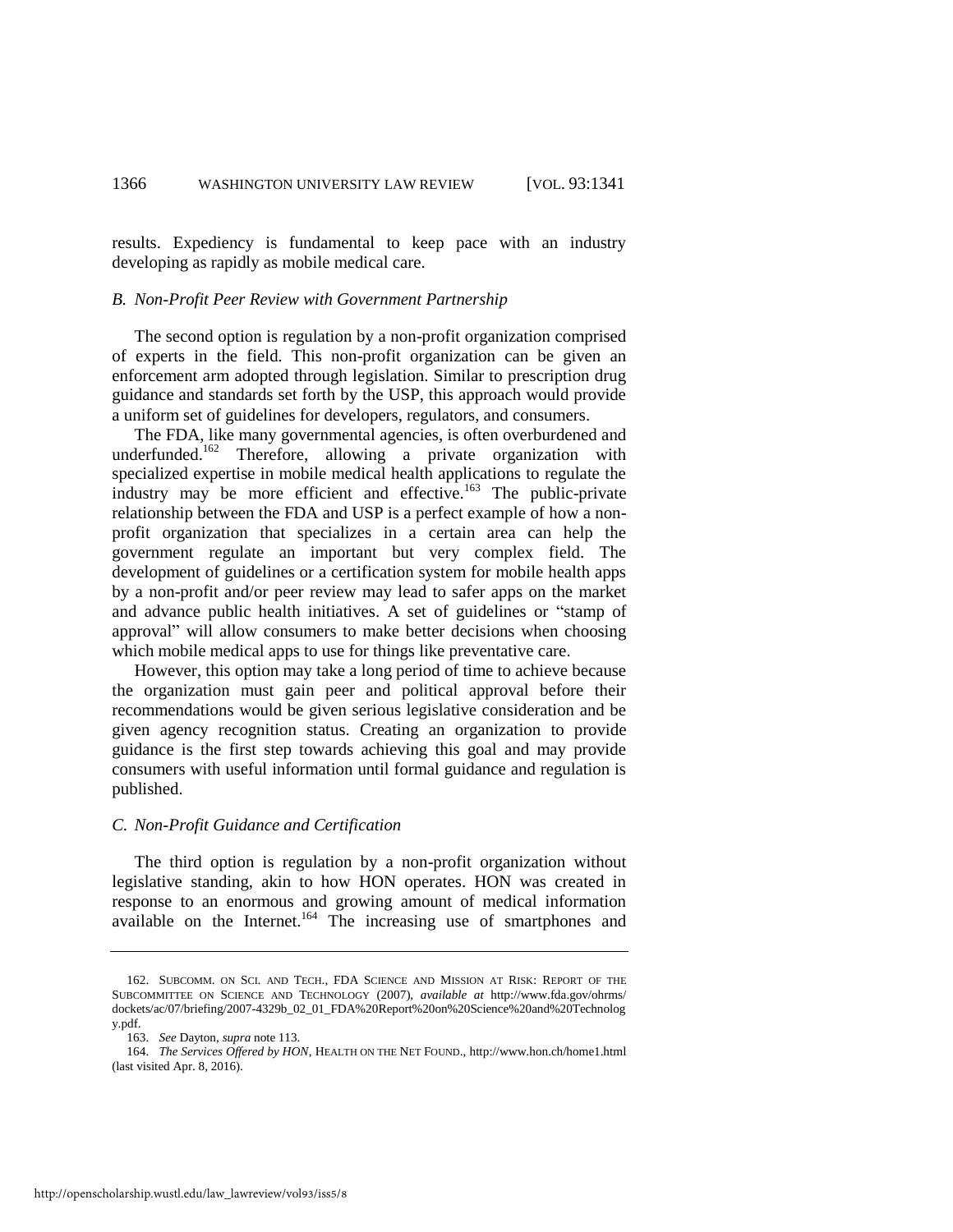growing availability of medical apps is similar to the rapid growth of medical websites that triggered the establishment of HON. Similar concerns about mobile medical apps may facilitate the formation of a peer organization to assist in the verification of mobile apps for efficacy and safety. Ideally, as in a legislatively recognized non-profit, the government will eventually adopt regulations proposed by the non-profit organization, akin to what some European countries have done for HON certification.

HON recognized that increasing numbers of the general public sought healthcare information online, but oversight of such information—and misinformation—was lacking.<sup>165</sup> This problem, however, could be improved through the certification of many mobile medical apps. A voluntary certification process for mobile medical apps could be extremely beneficial for lay consumers as well as mobile health app developers and health professionals.

Due to the problems faced by the FDA regarding the regulation of mobile medical apps, a non-profit alternative may be more effective.<sup>166</sup> This approach will better ensure accuracy and provide proper precautions for consumers. It will also have the capability to operate on an expedited timeframe.

A system similar to Health on the Net would be most conducive for the review and certification of mobile health and medical applications that do not fall within the purview of FDA guidelines or regulations. Applications that do not fall within either category are apps that contain medical information but in no way analyze or use patient metrics to create a diagnosis or treatment suggestions. Although such apps are not as likely to cause harm, a peer review and certification system could provide much needed guidance. This will help to reassure consumers that they are using an app that provides safe and reliable medical information.

A non-profit verification program would be completely voluntary for app developers and would not have any enforcement powers for noncompliance. The only exception would be in taking away certification if the app developer voluntarily applied for certification and later changed its application without seeking further approval. If a government wants the guidelines to be enforceable, the legislature may adopt a non-profit's guidelines as law, similar to what France did by enforcing the guidance promulgated by Health on the Net.

<sup>165.</sup> In fact, "[o]ne in ten sites about cancer treatment and mental diseases have wrong information." *Quality Issue on the Web and HON*, *supra* not[e 84.](#page-12-1) 

<sup>166.</sup> *See* Roth, *supra* not[e 113.](#page-18-1)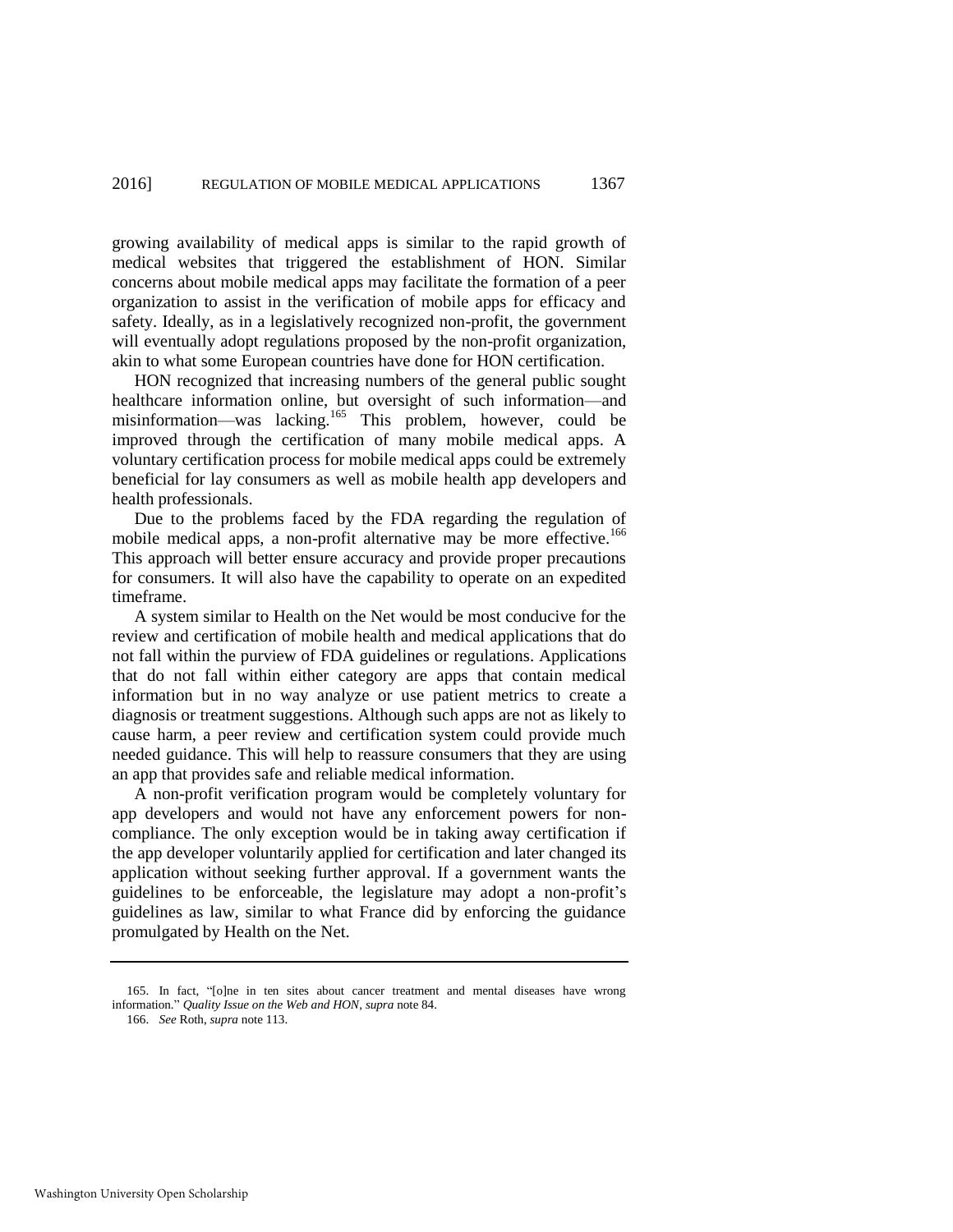#### 1368 WASHINGTON UNIVERSITY LAW REVIEW [VOL. 93:1341]

If a group interested in the safety and efficacy of mobile medical apps could find a platform to present its ideas, it could have an accelerated path to recognition and credibility. A non-profit organization will have to build credibility within academic and medical communities. Health on the Net did this by partnering with governments and the United Nations.<sup>167</sup> Affiliating with an existing nongovernmental organization or non-profit may help an organization build credibility and recognition more expediently. Health on the Net came about after a summit regarding the rapid spread of information and misinformation on the Internet and flourished through its affiliation with the United Nations.<sup>168</sup> Because of the growing number of people in the world with access to smartphones, the international community may want to partner with an organization focused on the verification of safe and reliable mobile medical apps.

#### **CONCLUSION**

Part III discussed three potential regulators of health apps: (1) the FDA; (2) a non-profit organization that will organize a voluntary verification program; or (3) a non-profit organization that will develop guidelines that a governmental agency, likely the FDA, will adopt and enforce. A peer review system combined with a non-profit organization that specializes in mobile medical technology will be more efficient and useful for mobile medical apps than the current FDA guidelines (or lack thereof). This Note shows that the ideal level of formality is a sensible approach to regulation, somewhere in between the verification methods of USP and Health on the Net.

Too much government regulation may decrease investment in mobile medical technology because regulation is costly and time consuming. Decreased investment will hamper research and development for mobile medical apps that could help monitor people's health and wellbeing. A peer review and nonprofit option is less expensive and more efficient. However, those options lack regulatory enforcement power. The FDA can eventually adopt some of the private guidelines once they have proven to be effective and beneficial. Current FDA guidance may be preventing useful apps from coming onto the market, while allowing mere gimmicks to enter and remain on the health app market. Developers of useful apps are wary of becoming entangled in a complex and vague regulatory web and the costs associated with it. The case-by-case review being utilized by the FDA is not an effective way of keeping up with the growing volume

168. *Id.*

<sup>167.</sup> *New NGO Status for HON*, *supra* not[e 82.](#page-12-0)